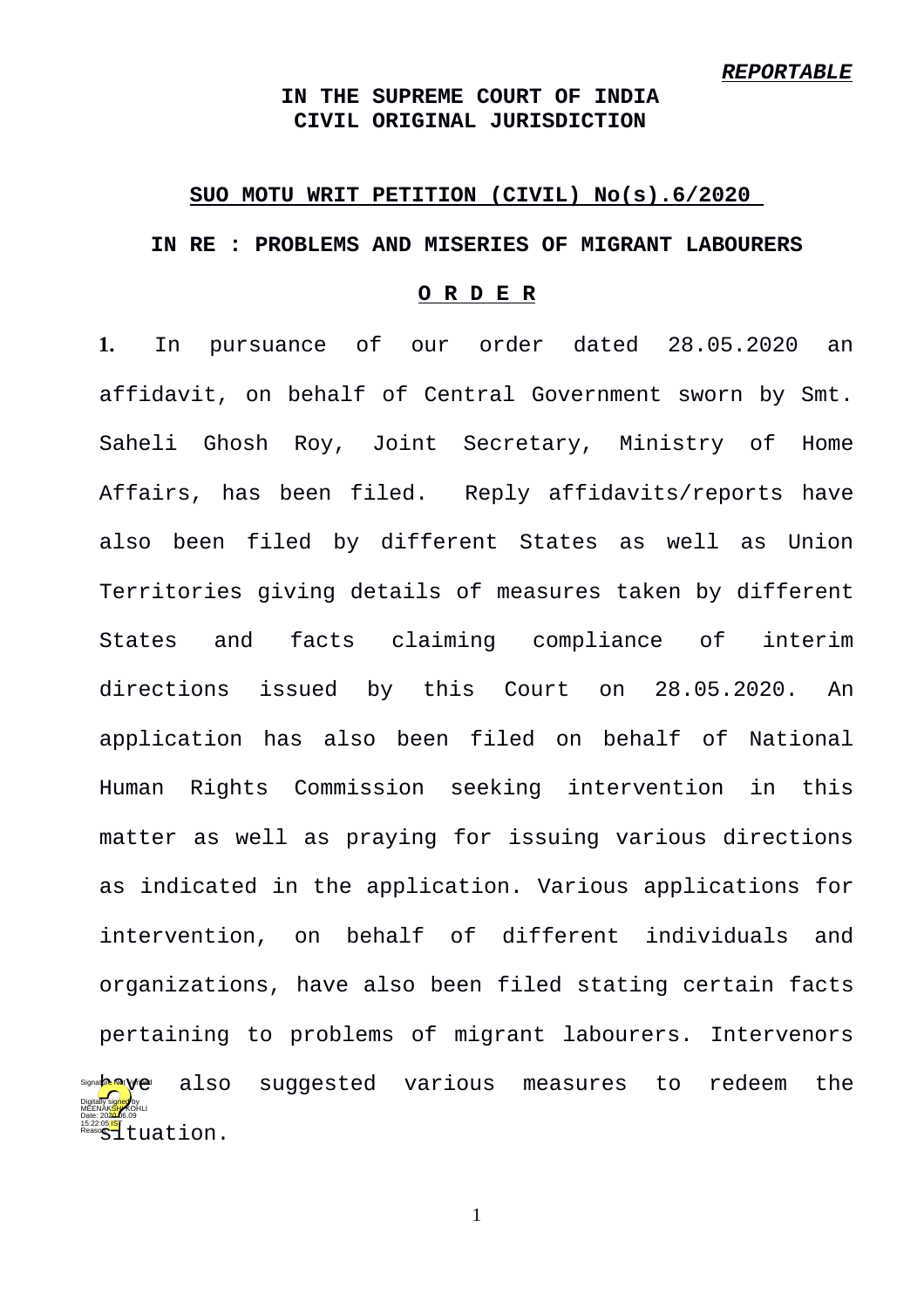**2.** We have heard Shri Tushar Mehta, learned Solicitor General of India, learned counsel appearing for different States, Shri Kapil Sibal, learned senior counsel, Dr. A.M. Singhvi, learned senior counsel, Smt. Indira Jaising, learned senior counsel, Shri K.V. Vishwanathan, learned senior counsel, Shri Colin Gonsalves, learned senior counsel and Shri Jaideep Gupta, learned senior counsel and other learned counsel who have made submissions to assist the Court in this proceeding.

**3.** Shri Tushar Mehta, learned Solicitor General submits that the Central Government, State Governments, all corona warriors and the whole nation have responded to and dealt with the unprecedented pandemic. He submits that initially on 25.03.2020, when the National lockdown was declared, the first priority was to contain the spread of vires and to ensure that no human movement took place to one area to another including the movement of migrant workers. However, after assessing the overall situation, decision was taken on 29.04.2020 by Government of India, Ministry of Home Affairs, allowing movement of migrant workers, pilgrims, students and other persons, who were stranded at different places. Order dated 01.05.2020 was issued by the Government of India,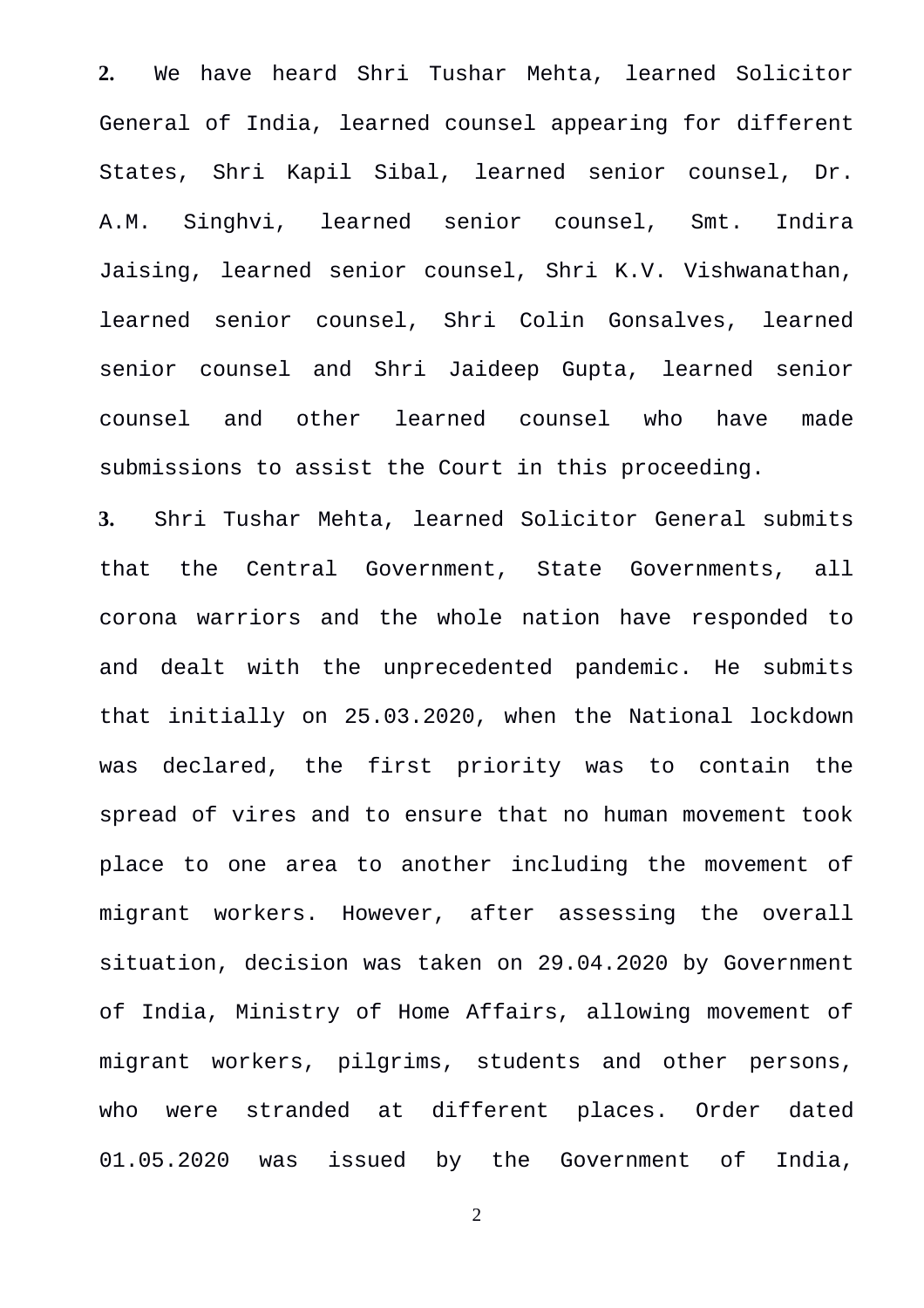Ministry of Home Affairs issuing new guidelines for movement. On 02.05.2020, Ministry of Railways issued order announcing running of special Shramik trains to take the migrant labourers to their destination. The Railway Ministry appointed nodal authorities for different States. On the requisition, received from the different States, Shramik trains were running to the destination. Shri Tushar Mehta, learned Solicitor General, submits that from 01.05.2020 to 03.06.2020 approximately 4228 Shramik trains were running from different States to carry the migrant workers to their destination. Shri Tushar Mehta, learned Solicitor General, submits that by Shramik special trains approximately 57.22 lakh migrants have been shifted to various destinations located in Uttar Pradesh, Bihar, Jharkhand, Odisha, Madhya Pradesh etc. It is further stated in the affidavit that nearly 80% of the trains are bound for Uttar Pradesh and Bihar and balance trains headed towards Eastern India. Shri Tushar Mehta, learned Solicitor General, further submits that about 41 lakh migrant workers have been taken from their respective places to their desired destination through road transport. Shri Tushar Mehta, learned Solicitor General,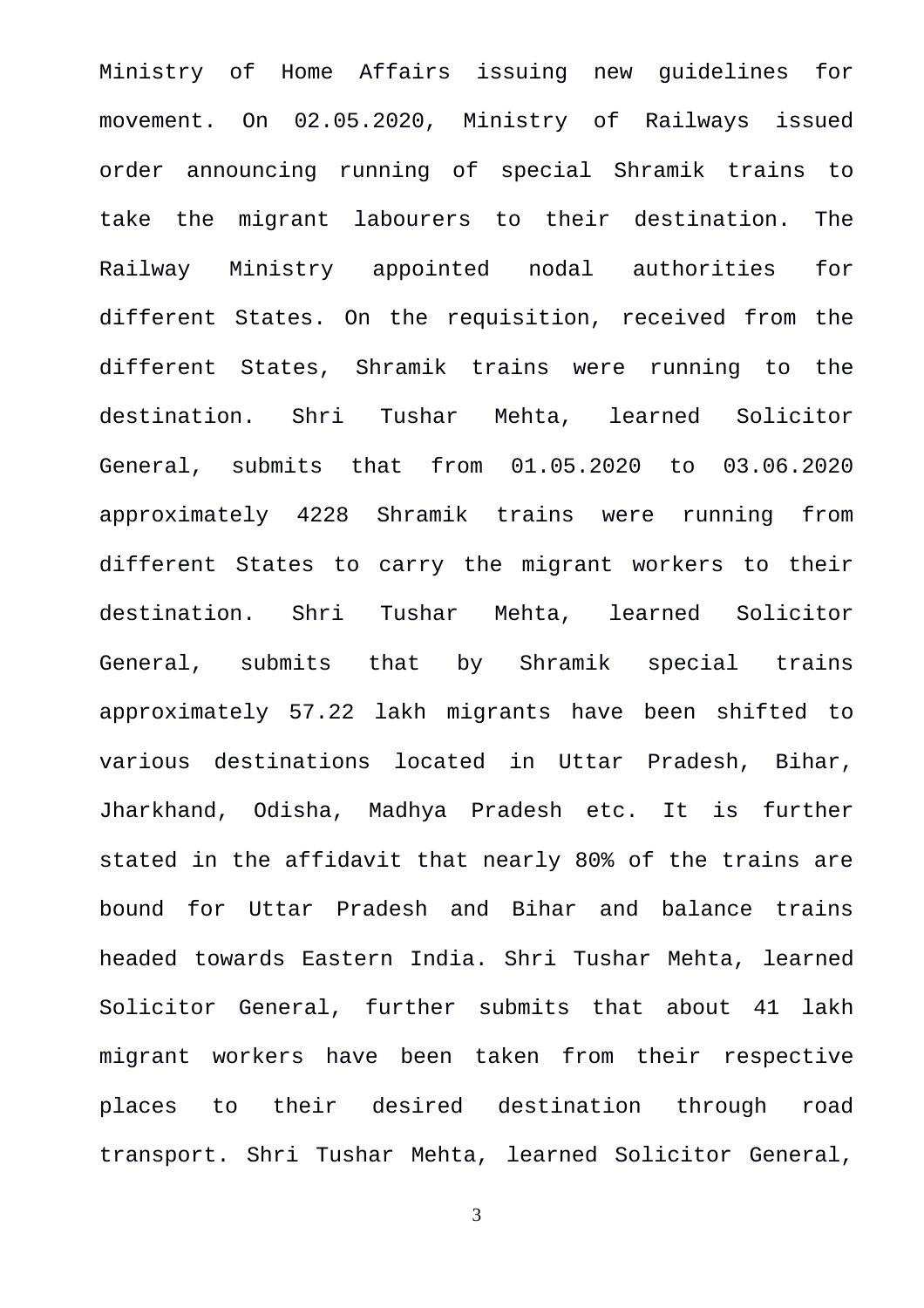submits that Ministry of Railways has issued letters dated 29.05.2020 and 03.06.2020 to Chief Secretaries of all the States and Union Territories on the subject "projected demand for movement of stranded persons by Shramik rail". In response to the aforesaid letters, request has been received from different States for trains from 03.06.2020 to 16.06.2020 which is the last date on which trains have been prayed for. He submits that there are no demands from various States for any train. He as referred to chart, brought on the record as Annexure R-6, to the affidavit where details of trains demanded from different States have been compiled with.

**4.** Shri Tushar Mehta, learned Solicitor General, submits that Railway Ministry has made it clear that any demand for Shramik special train shall be met within 24 hours by the Railway Ministry and total demand, which is now pending is only 171 trains whereas Ministry has earlier run 250 trains in one day. Shri Tushar Mehta submits that for the train travel no fare is being asked from the migrant labourers and the same is borne as per arrangement between originating State and receiving State. He submits that in train journey food and water is provided by the originating State and in journey for a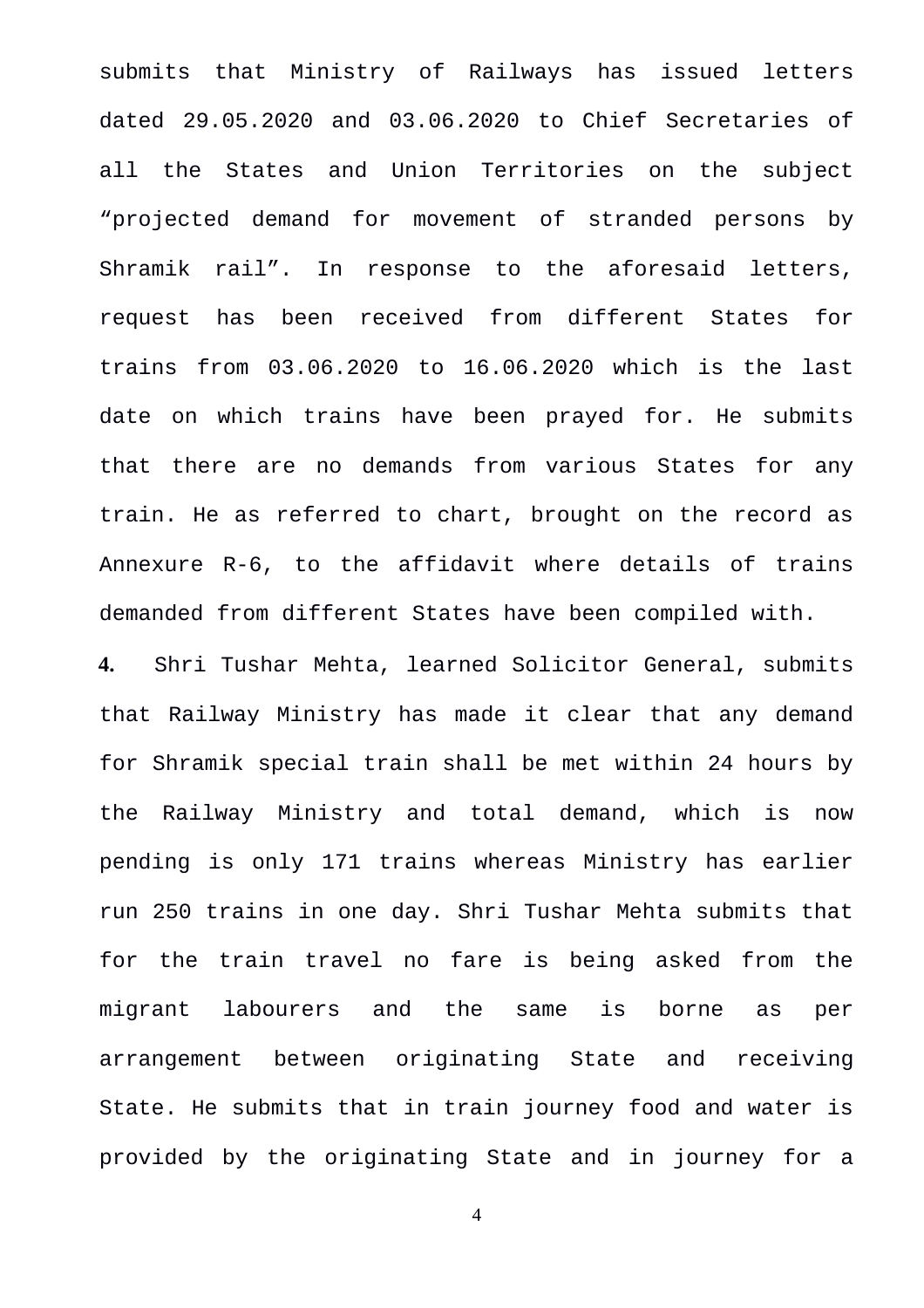period of more than 12 hours one meal is also provided by railways. Shri Tushar Mehta submits that Central Government with the support of National Highway Authority of India is facilitating the shifting of migrant workers, who were found walking on the roads, by providing them with the requisite transport to the nearest railway stations. Shri Tushar Mehta submits that on account of opening of various industries, factories etc., in pursuance of decision taken by Central Government and the guidelines issued thereunder, several migrant workers, who were earlier willing to return to their native place have changed their mind and some of them have joined their places of work and are working. Shri Tushar Mehta has also submitted that in view of the fact that since several States were not giving consent for accepting Shramik special train, despite demand, Ministry of Home Affairs issued an order on 19.05.2020 removing need for consent. Shri Tushar Mehta submits that under various Central Government schemes like Antyodaya Anna Yojana food grains have been provided for every household. He submits that under Pradhan Mantri Garib Kalyan Anna Yojana @ 5 kg per person per month for a period of three months (April-June, 2020) is distributed free of cost.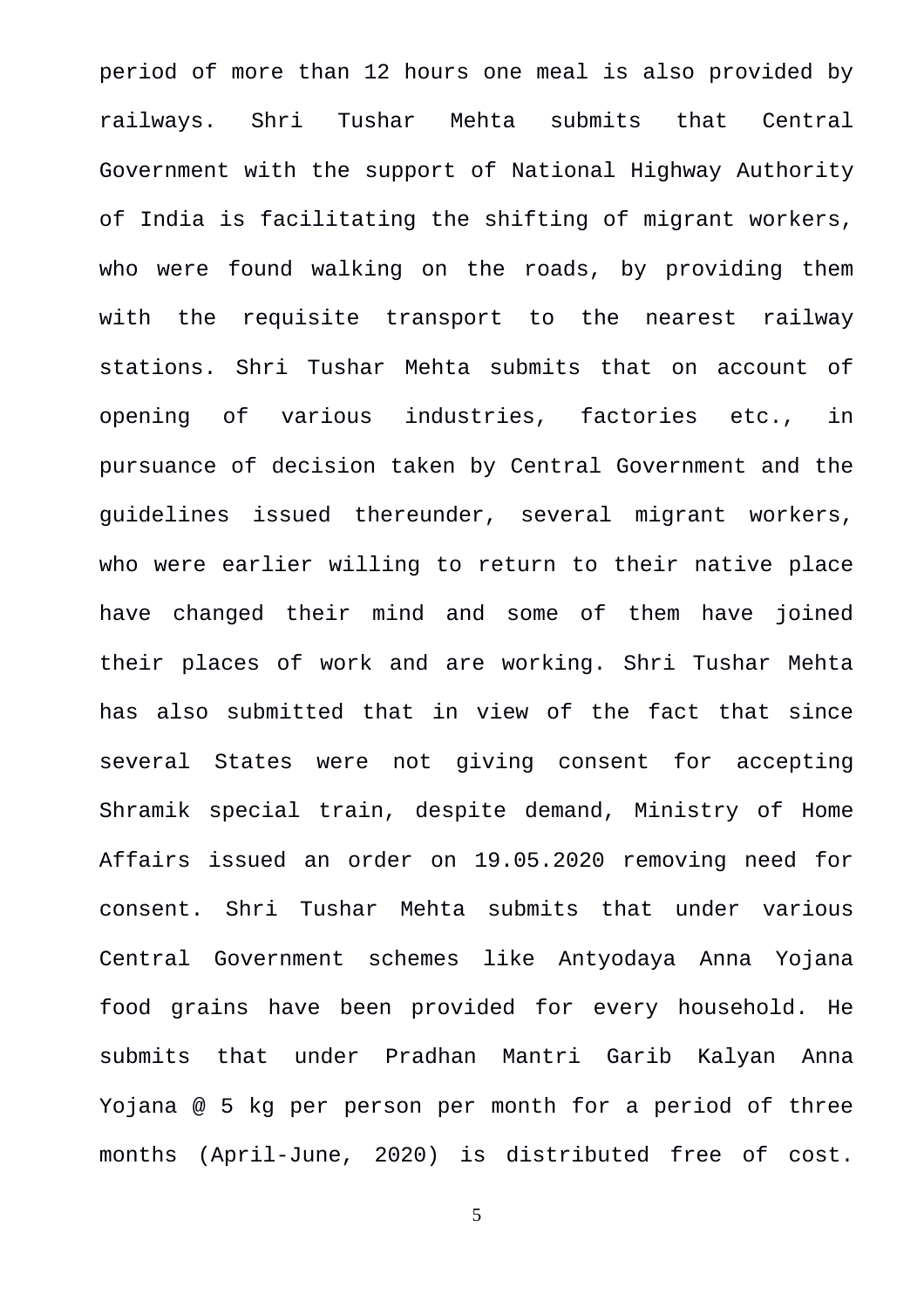Shri Tushar Mehta submits that demands, which are already with the railways, shall be provided as prayed by the different States and if any further demand is received, the same shall be met within 24 hours by the railways.

**5.** The State of Maharashtra, State of NCT of Delhi and the State of Gujarat are the States from where substantial number of migrant workers were sent to their native places. These States have also filed their replies which we shall notice hereinafter. An affidavit has been filed on behalf of State of Maharashtra. The affidavit states that Government of Maharashtra has taken a policy decision on 29.03.2020 to provide free of cost immediate relief to the persons, labourers, displaced workers including migrant labourers, who are affected due to lockdown by way of establishing relief shelter camps. It is stated that Committees were constituted to provide and supervise the work. These Committees also identify the non-governmental organisations and other groups of persons engaged in social work, who are willing to help migrant labourers. Shri Chitnis, learned counsel, appearing for the State of Maharashtra submits that about 12 lakhs migrant labourers have been sent to their native places. More than 5 lakhs passengers have been ferried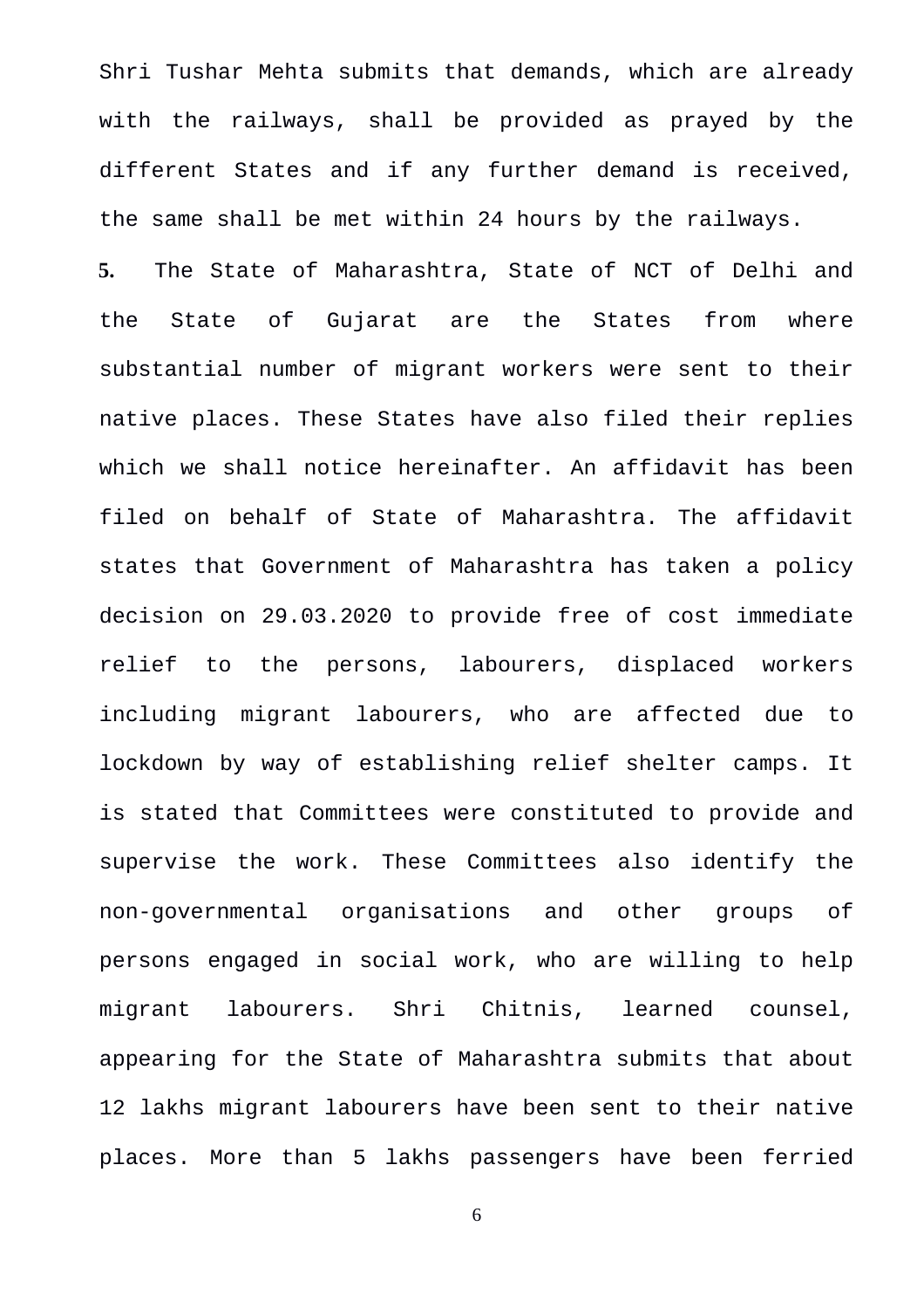free of cost by buses of Maharashtra Road Transport Corporation. On a query by the Court, as to how many stranded migrant labourers are still in the State of Maharashtra, Shri Chitnis submits that about 37,000 are still waiting to return. He submits that State of Maharashtra has requested for only one train to the railways. He further submits that registrations of migrant workers are being done and a list of migrant labourers have been prepared by the State and most of the labourers have been shifted to relief shelters where they are waiting for their turn to board the buses and trains. We may notice, at this stage, that although in the affidavit, the State claims that it is providing food and shelter to migrant workers and list of entire workers is prepared, such claim has been refuted in different affidavits and materials brought on the record by intervenors and various individuals. It is submitted that there is no proper arrangement of food to the migrant labourers nor there is any simple manner of registration of the workers. There are huge lapses on the part of the State authorities in implementing State policies and decisions and most of the claims are only on paper causing great miseries and hardship to the migrant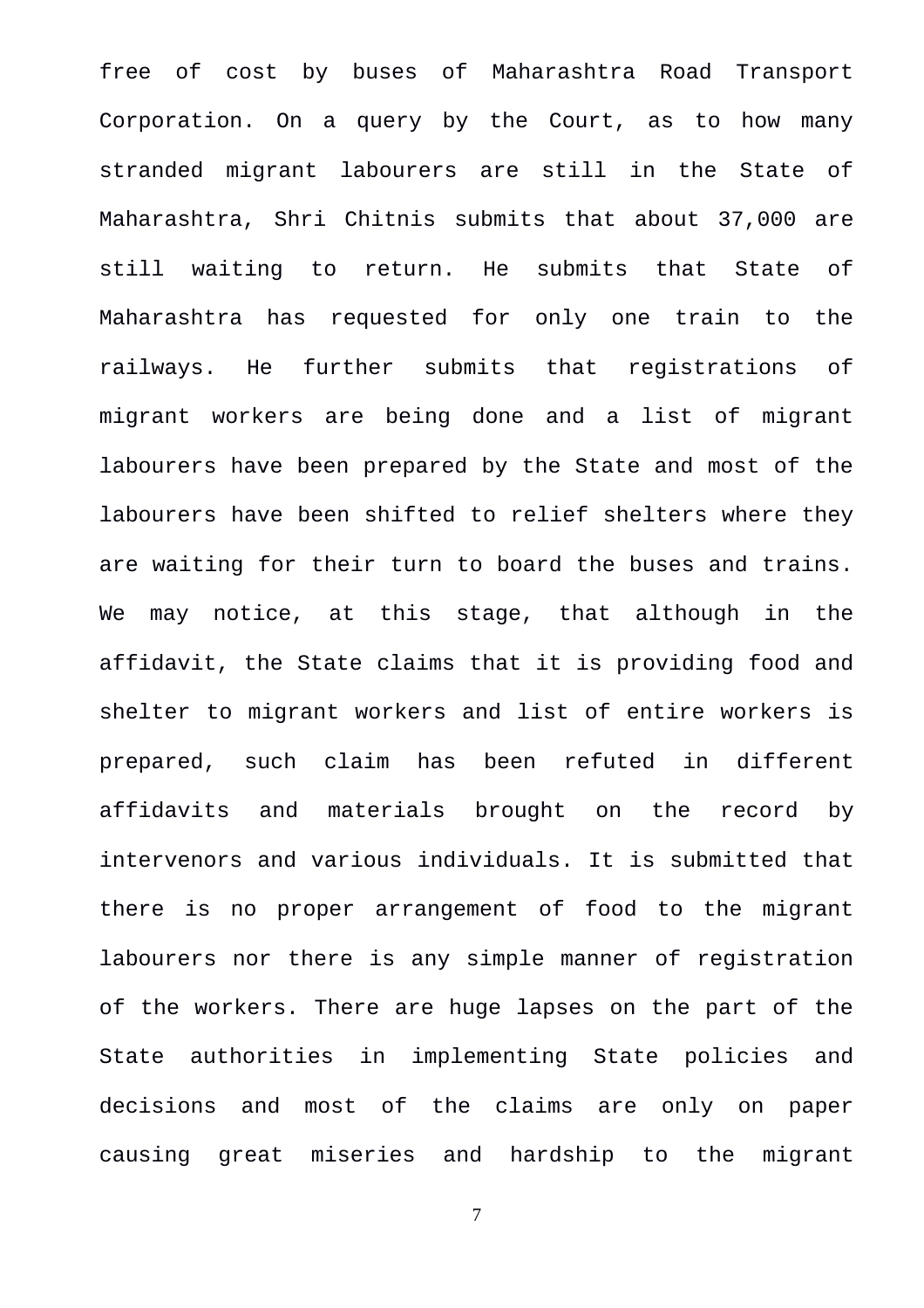workers.

**6.** We are of the view that State has to take a more vigilant and concentrated effort in identifying the migrant workers, who are still stranded in State of Maharashtra and who are willing to return to their native places. The Government should publicise and announce the places i.e police stations or any other suitable place for identifying/registering the workers, who have not yet been provided any train or bus journey. The State Supervisory Committee, District Supervisory Committee and its officials should ensure that all migrant labourers, who are willing to go to their native place, should be identified, provide them food and shelter and no complaint is received of not providing facility of journey or food by the stranded migrant labourers.

**7.** Shri Sanjay Jain, Additional Solicitor General, has appeared for NCT of Delhi. Shri Jain submits that from NCT of Delhi about 3 lakhs migrant workers have been sent to their native places by 236 trains and about 12,000 have been sent by buses. He submits that about 6.5 lakh persons have already registered themselves at the web portal of the Government of NCT of Delhi. SMS and IVRs have been sent to these registered persons for their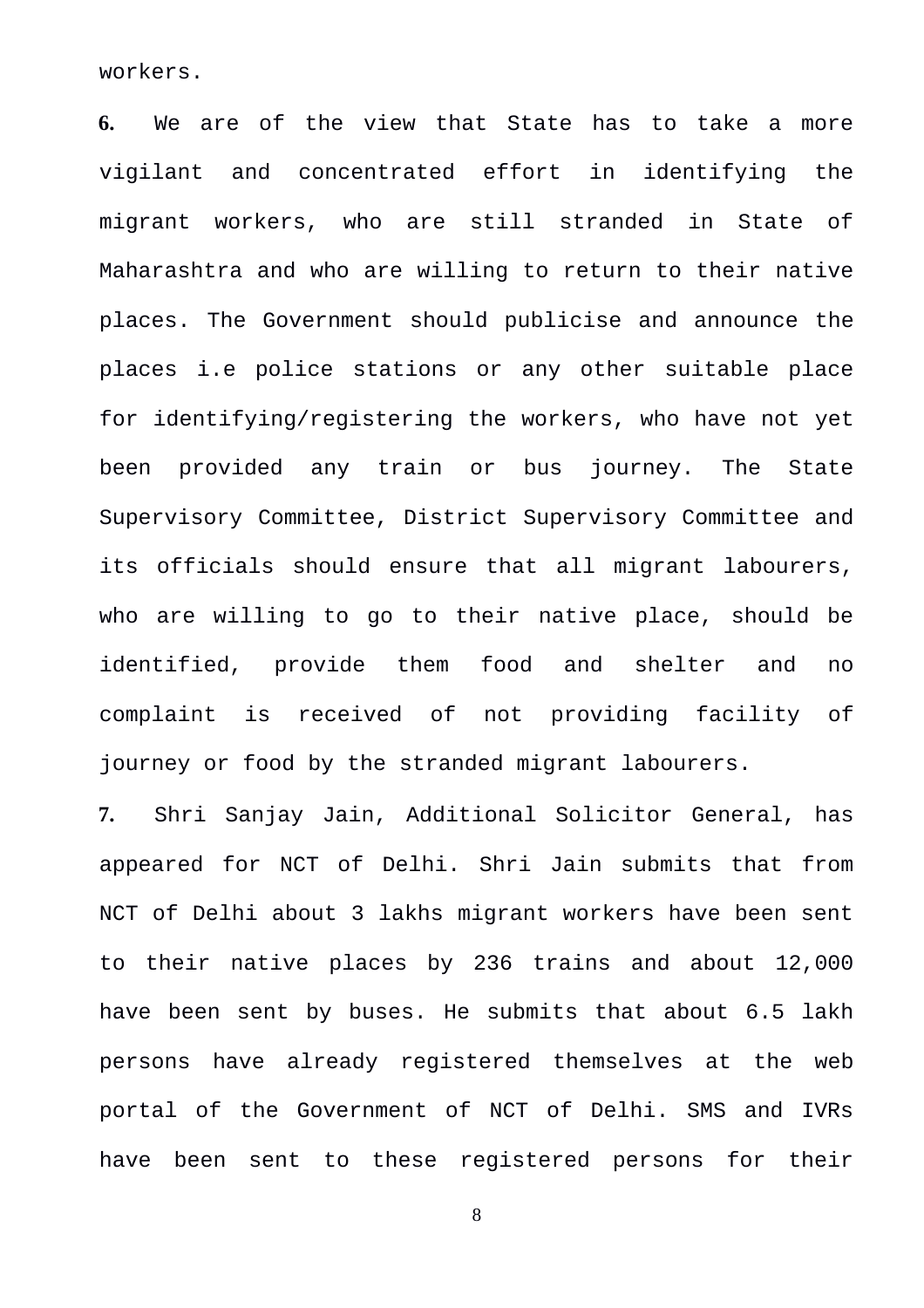travel back to their native place. He submits that about 2 lakhs migrant labourers have chosen to not to go to their native places, presumably due to the fact that after opening of the industry and establishment they have reengaged themselves to the work. Shri Jain, however, submits that NCT of Delhi shall identify the migrant workers, who are willing to go to their native place and provide necessary rail and road transport facility to them. Shri Jain also submits that there are medical, screening and help desk centres to facilitate the migrant workers.

**8.** A status report has also been filed on behalf of the State of Gujarat. Shri Maninder Singh, learned senior counsel, submits that till 01.06.2020, more than 14 lakhs migrant workers have been sent to their native places by 999 Shramik trains. From 24.05.2020, no train fares for Shramik trains are being charged from the migrant workers. He submits that in Gujarat there were approximately 23 lakhs migrant workers, who were working at different places. Approximately 5,75,000 workers have been sent by road transport to other States. He submits that out of 23 lakhs about 20,50,000 have already been sent. No bus fare has been charged from inter-state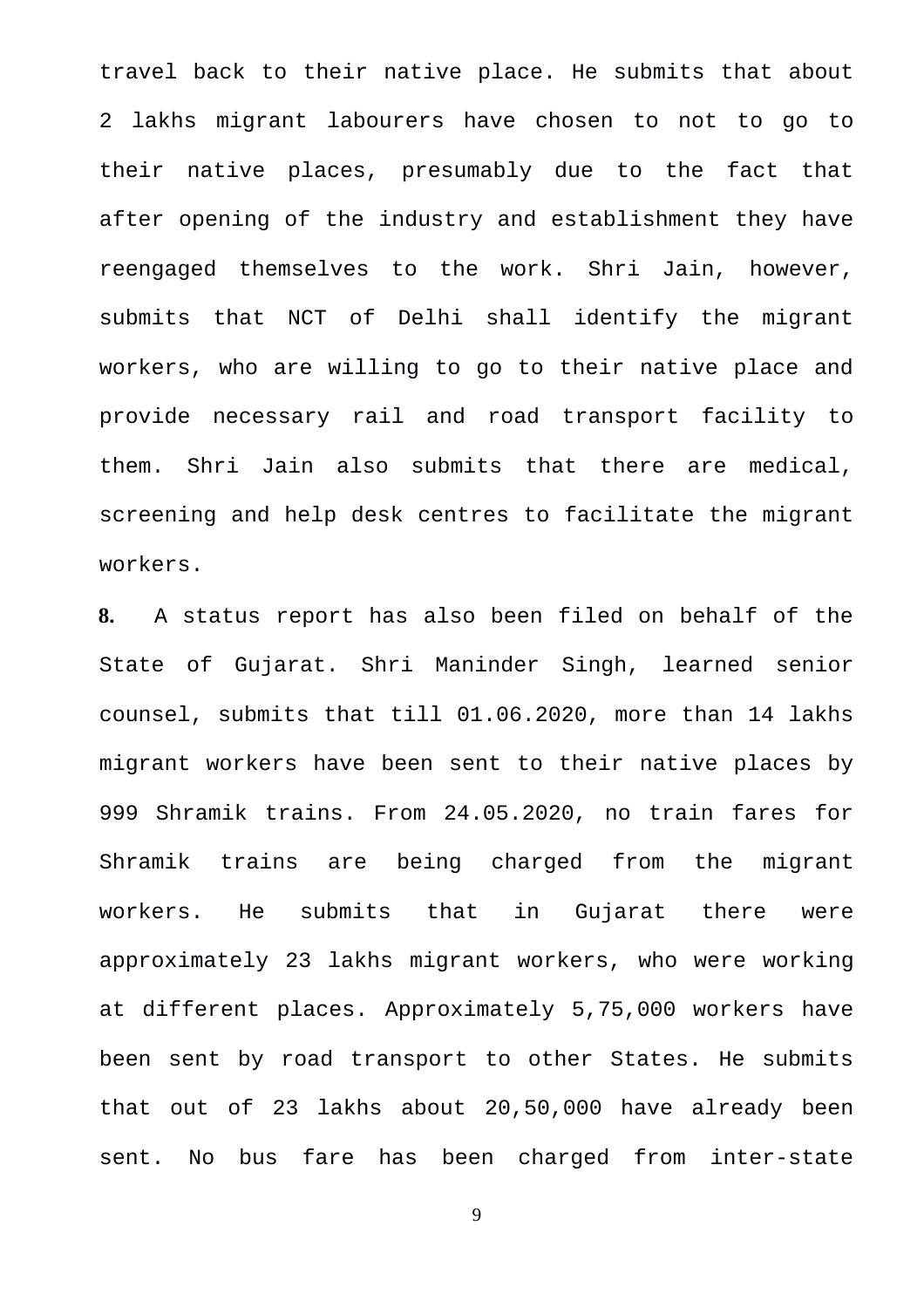migrant workers and shall not be charged. The directions issued by this Court on 28.05.2020 are being complied with by the State. For registration an online portal "Digital Gujarat" has been set up by the Government and also a parallel, effective, decentralized system has also been worked out. Learned counsel for the State submits that once the name of migrant worker is included in the list, he or she gets to depart for the native State within 4-5 days and they are informed accordingly. Several advisories were issued by the Labour Commissioner. The Government of Gujarat has decided to transfer Rs.1000/- directly to the account of workers including migrant labourers registered under the Building and other Constructions Workers Welfare Board. Food is also provided under different scheme. Shri Maninder Singh also submits that only some of the workers may be willing to go to native place, others have re-joined their employment.

**9.** The State of Uttar Pradesh has filed its detailed response in pursuance of our order dated 28.05.2020. Shri P.S. Narsimha, learned senior counsel, has appeared on behalf of State of Uttar Pradesh. Shri Narsimha submits that 25 lakh workers have successfully and safely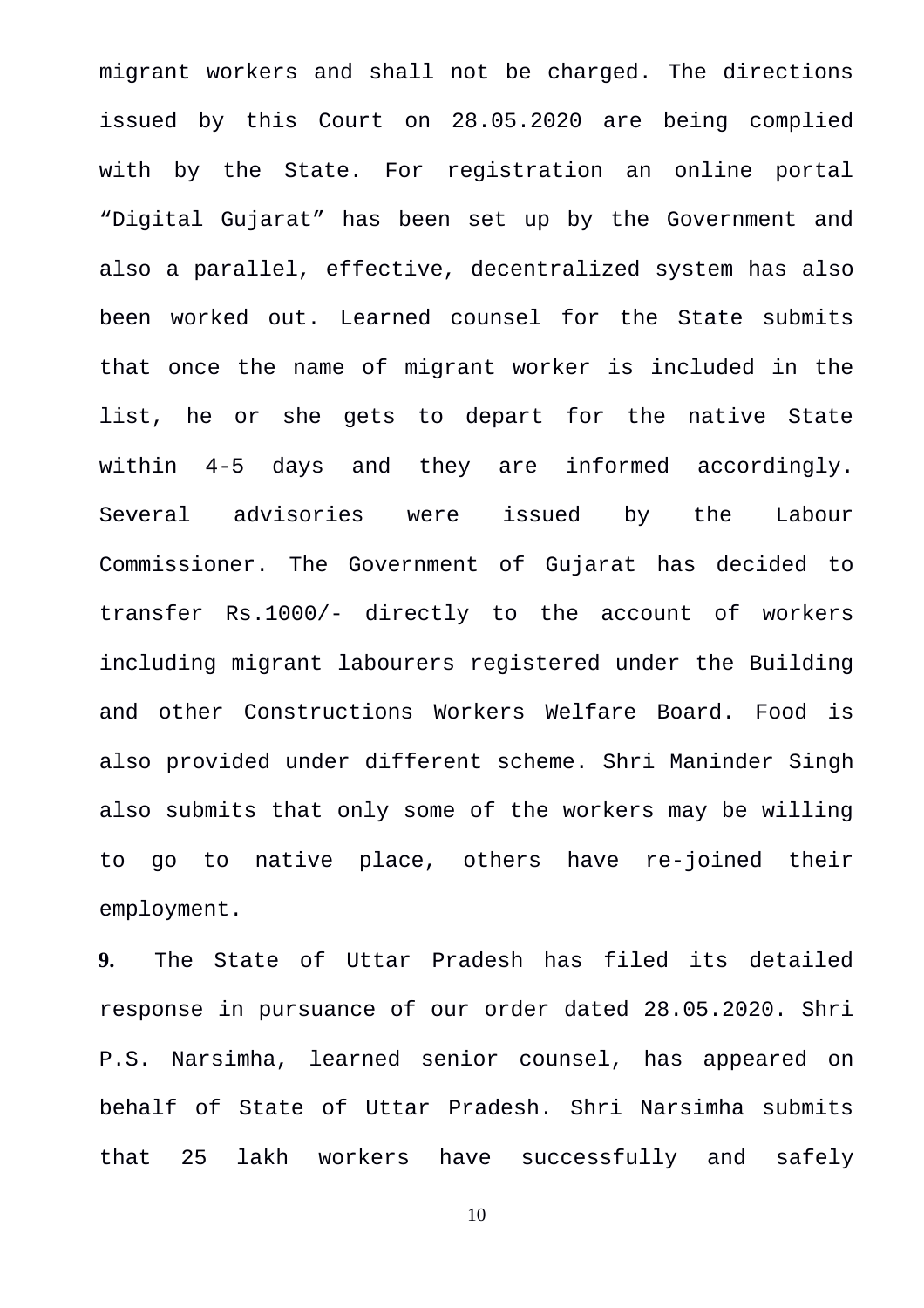returned to their homes in the State. Shelter homes for migrant labourers have been set up. Uttar Pradesh State Road Transport Corporation by its buses ensuring that all migrant labourers reach their homes safely and free of cost. The migrant labourers are sent for home quarantine for 15 days and while leaving centre he is provided one ration kit as well as a cash amount of Rs.1000/-. He submits that apart from receiving migrants from other States special trains are also operated for sending migrant labourers from State of Uttar Pradesh and more than 1 lakh migrant labourers have safely deported to the concerned States. Shri Narsimha submits that at present there is no migrant labour left in the State of Uttar Pradesh, who has to go to any State. Apart from Shramik trains, migrants have been brought by buses by the State of Uttar Pradesh from Delhi-U.P border as well as form other States i.e. from Rajasthan, Haryana, Uttarakhand, Madhya Pradesh. Buses have also been sent to Rajasthan, Haryana, Madhya Pradesh, Bihar, Uttarakhand, Jharkhand and Chhattisgarh. Health and medical facilities have also been provided and shelter home arrangements for food is also been made by the State Government and there is inspection and supervision to all facilities. With regard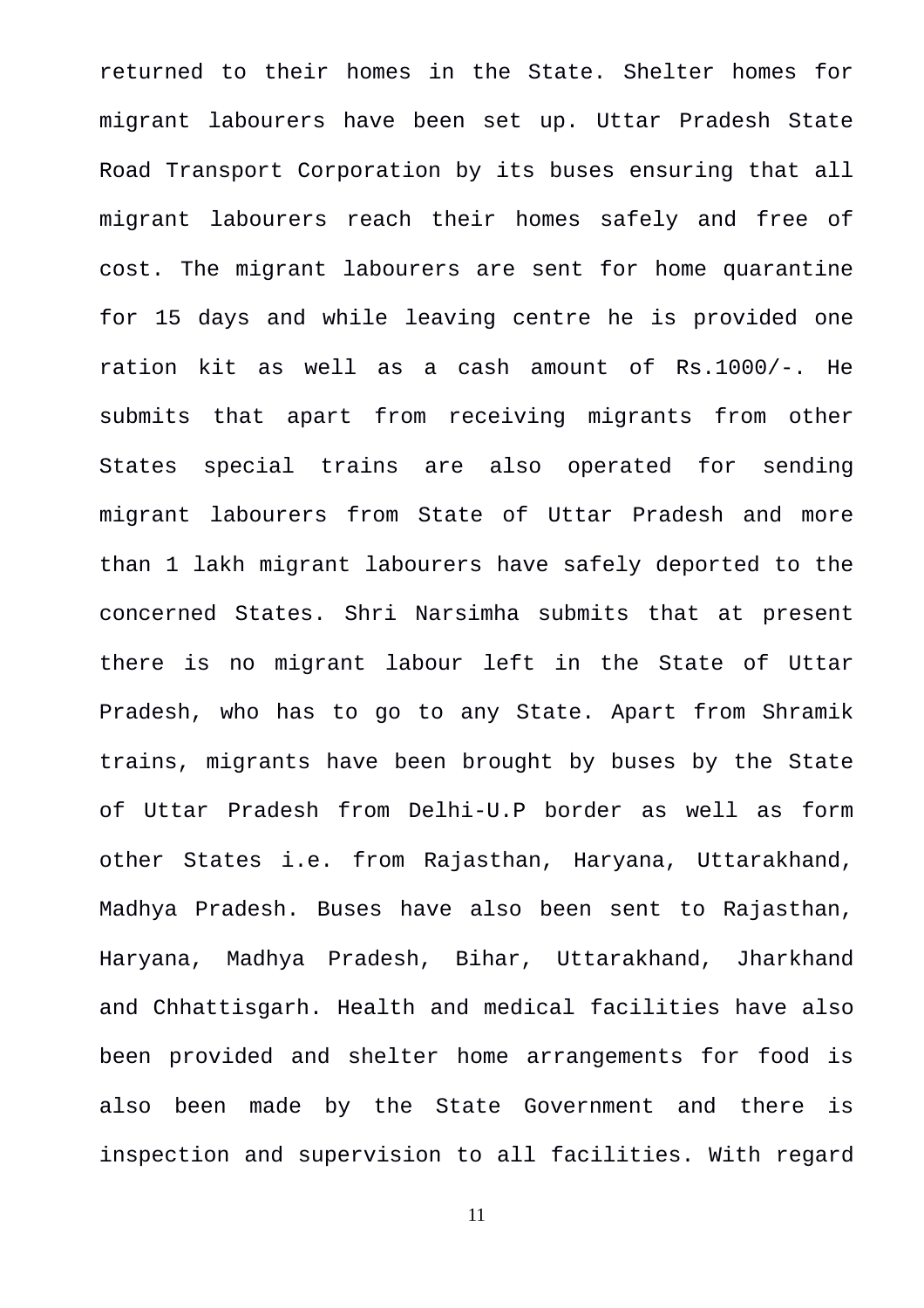to those migrants, who were found walking on the road, pick-up and drop points have been made on National Highways and the migrants are taken to shelter homes or quarantine centre. With regard to interim directions, issued by this Court on 28.05.2020, details of compliance have been incorporated in the reply. Shri Narsimha further submits that the State Government is also taking steps for providing more and more employment to migrant labourers who have come in the State. Several institutions have proposed to provide opportunity for employment in their industrial units of about 11 lakh migrants.

**10.** Shri Ranjit Kumar, learned senior counsel, has placed response on behalf of State of Bihar. It is submitted that about 28 lakh migrants have returned to the State of Bihar. The migrants have returned both by train as well as by road transport. The State has set up camps. The State is in the process of setting up District Counselling Centre for migrant labourers, who shall examine the skill level of the skilled/unskilled labourers and suggest the options of employment available in the State. The State has also provided Rs.1000/- to each migrant of Bihar stranded outside the State.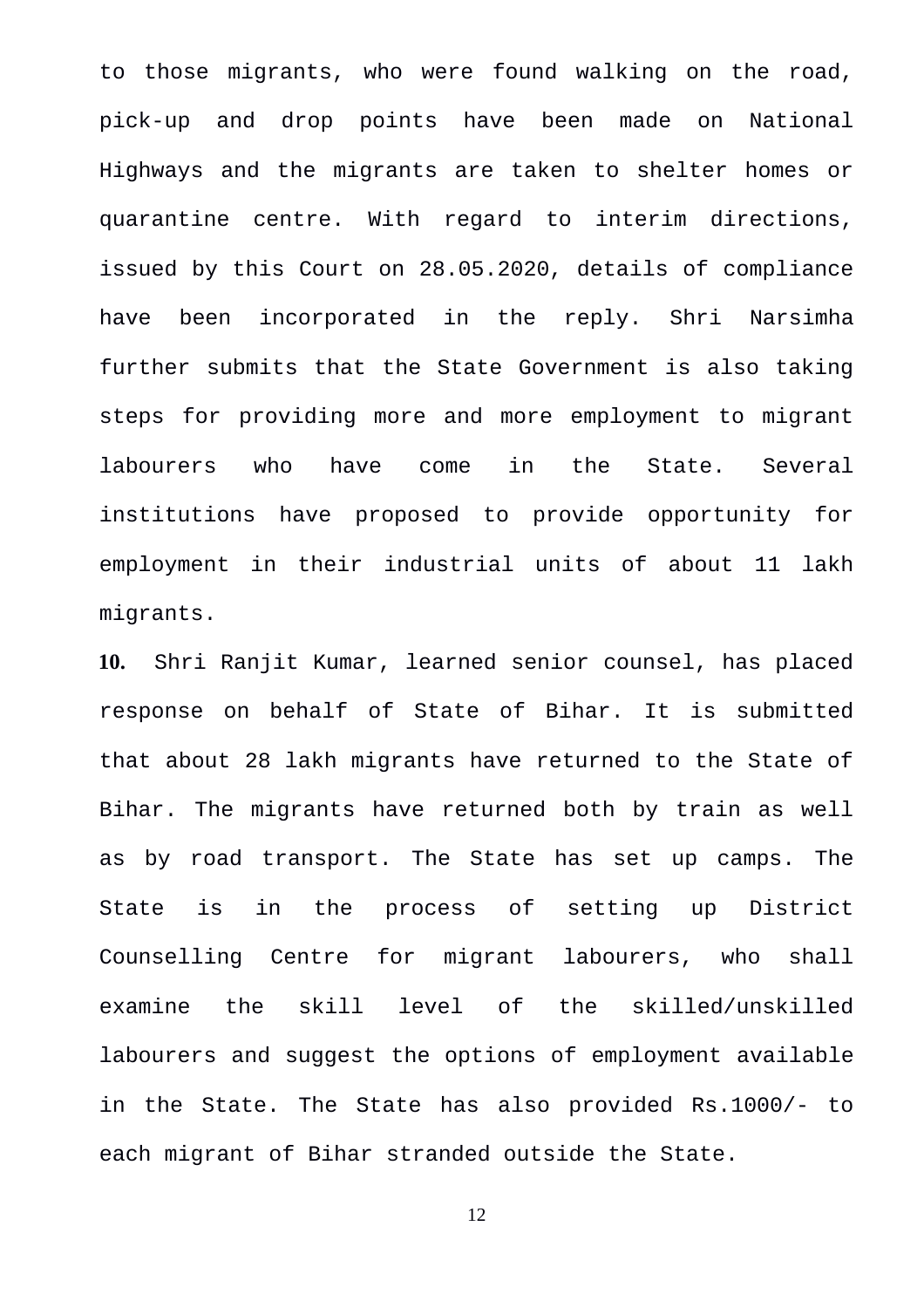**11.** A status report on behalf of State of Madhya Pradesh has also been filed. It is submitted by learned counsel that about 14 lakh migrant labourers have returned to the State and there are only 25,000 workers, who remained to come back in the State of Madhya Pradesh. Government has deployed buses to bring migrant labourers from other States. The State proposed to undertake survey of migrant labourers and the labourers will be registered under different schemes to provide possible employment to them. Control room has been established for helping migrant labourers. With regard to direction issued by this Court on 28.05.2020, details of steps taken by the State has also been enumerated.

**12.** Dr. Manish Singhvi, learned senior counsel appearing for the State of Rajasthan, submits that about 13.6 lakh migrant labourers have returned back and there are not many migrant labourers, who are left in the State of Rajasthan to awaiting return to their native places.

**13.** Learned counsel for the State of Karnataka submits that there are less than 1 lakh stranded migrant workers, who are still awaiting return. He further submits that due to opening of the industries in the Bangalore and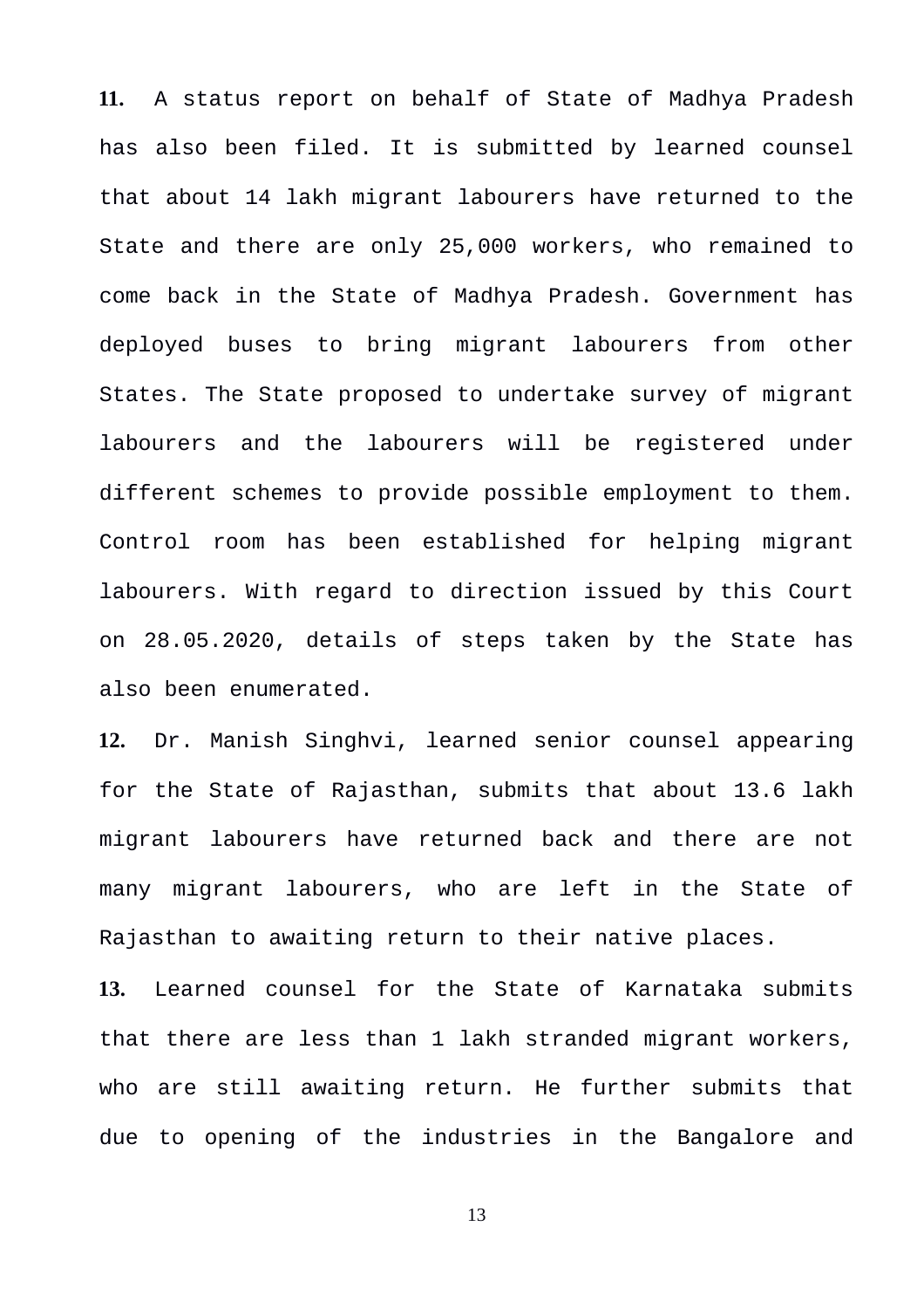other areas, most of the workers have re-joined their employment.

**14.** Learned counsel for the State of Kerala submits that 1.53 lakh workers have been transferred to 100 Shramik trains. There are 1.2 lakh workers still awaiting for return.

**15.** State of West Bengal has also filed affidavit in compliance of order dated 28.05.2020. Learned counsel submits that 6,82,558 workers are still to come to West Bengal, who are in different States. Learned counsel for the State has stated that State is willing to accommodate as many special trains as are further required by originating State. For travel by special trains, the entire cost, on behalf of the migrants, is being borne by the State of West Bengal. State has further stated that despite severe cyclone AMPHAN and the disaster caused by the natural calamity, Government of West Bengal remains committed to steadily bring back the migrant workers through a systematic process. Learned counsel submits that Government of West Bengal demanded 17 trains for migrant workers, who are stranded there. Learned counsel submits that in a short period, not more than two weeks, all stranded workers shall be send to their native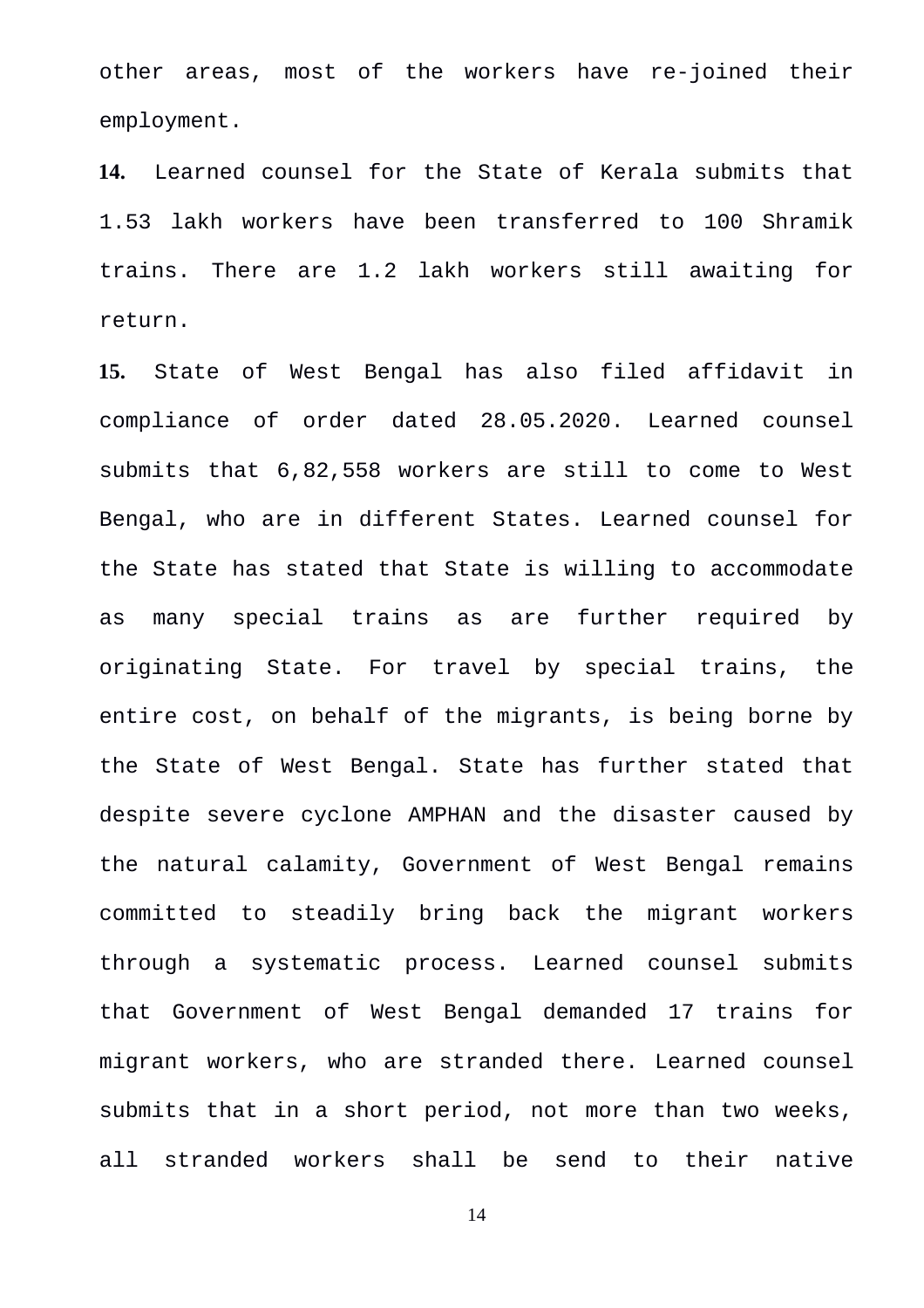places.

**16.** We have also heard learned counsel appearing for the other States as well as Union Territories. More or less similar submissions have been made except the difference in figours of migrant workers stranded and those, who have come to States.

**17.** After hearing the learned Solicitor General as well as learned counsel appearing for the different States and Union Territories, we have also heard some of the learned counsel, who have appeared to assist the Court by giving their suggestions to ameliorate the conditions of the migrant workers.

**18.** Shri Kapil Sibal, learned senior counsel, made two submissions. He submits that the Central Government may be directed to bring on record the guidelines for the Minimum Standards of Relief to be provided to the persons effected by the disaster as contemplated in Section 12 of the Disaster Management Act, 2005. With regard to the migrant workers, who are still stranded in different places, Shri Sibal submits that States should evolve decentralised process for registration of migrants so that their request for return to their native place be immediately attended to. He submits that the migrants can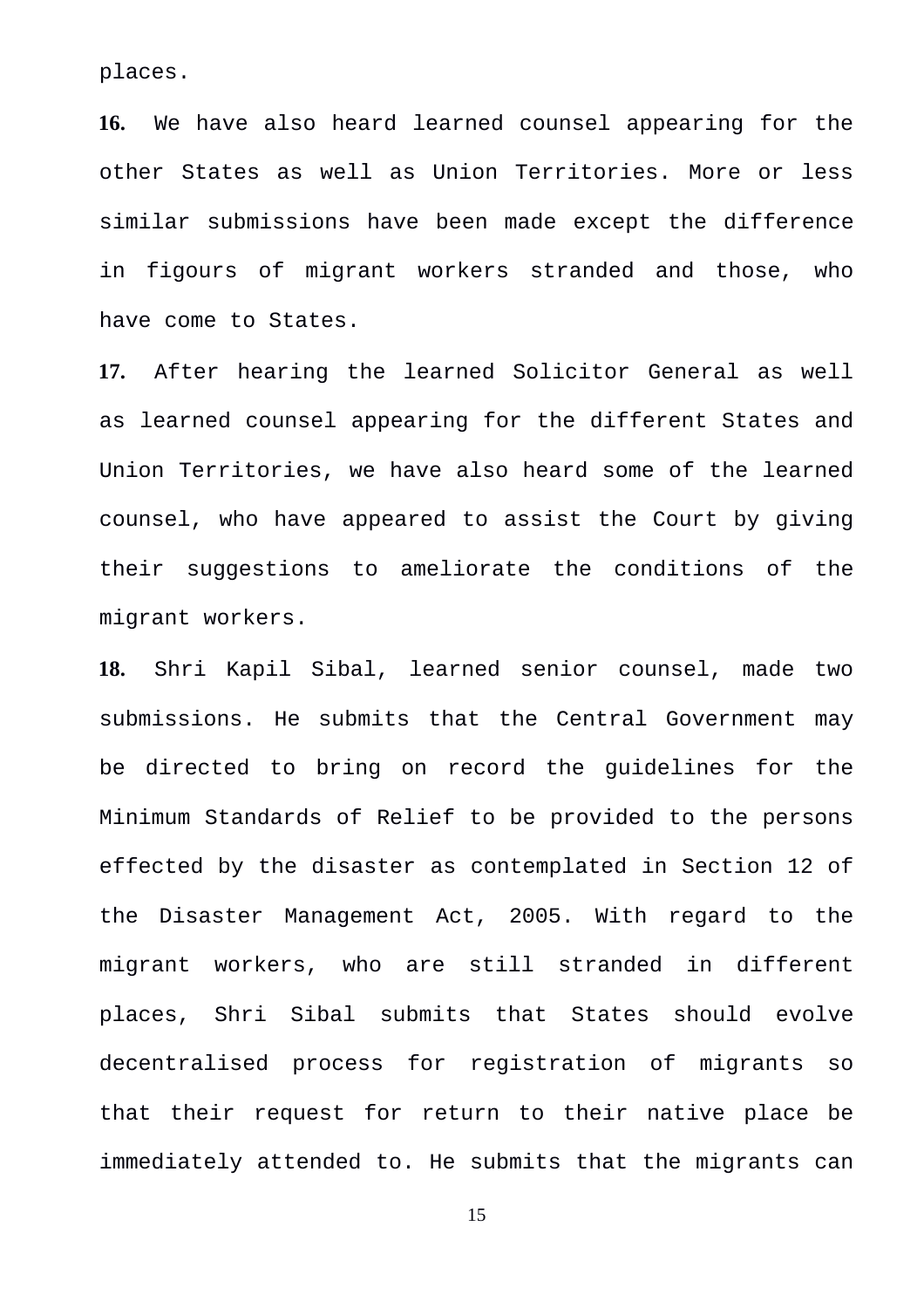be asked to register at police station in whose jurisdiction they are residing for the time being.

**19.** Mrs. Indira Jaising, learned senior counsel, submits that tens of thousands of workers are yet to return. She submits that number of trains which are sought at different States are not sufficient whereas number of workers are much more and State should demand more trains to facilitate immediate transportation of workers. She submits that registration process should be simplified i.e. it is submitted that State of Tamil Nadu has hired a third-party contractor to do the registration. It has come with a form requiring filling of 21 answers in English, which is causing great difficulties to the migrants, most of whom are illiterate. The shortage of trains and buses should be immediately taken care by the State. It is submitted that workers spent significant money to reach home. Mrs. Indira Jaising further submits that throughout the country quarantine centres were reported to be filthy, unclean toilets with medical facilities missing, food distribution is also not happening as claimed. She submits that cash assistance be given to migrant workers at least of Rs.7500/-. Information of train by publicising on T.V., All India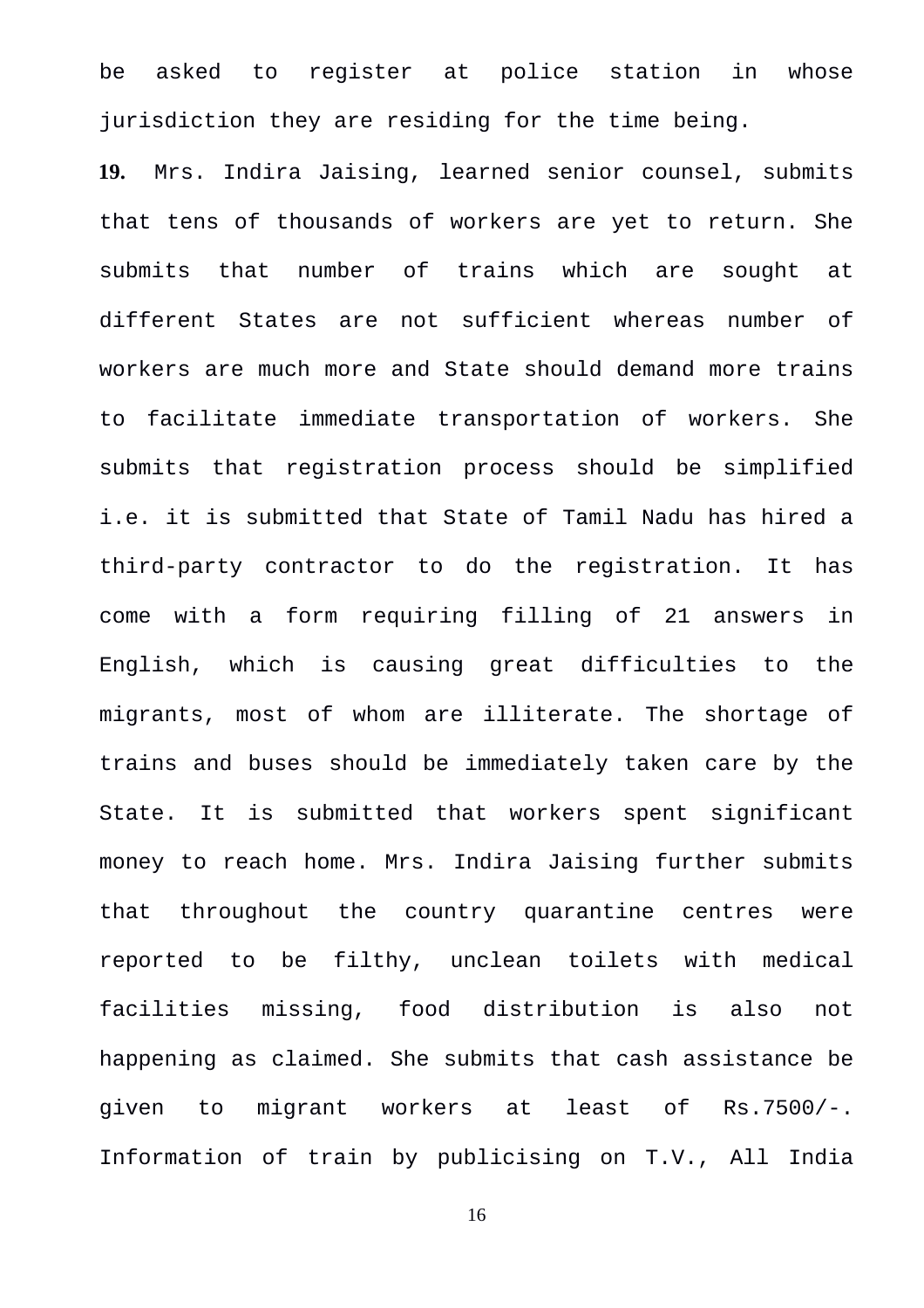Radio and Newspapers so that there is no confusion about the time, place and destination of the trains. Compensation be also provided to the migrant workers. It is further submitted that in view of the Finance Minister's announcement on 14.05.2020, promising 5 kgs of grain per person and 1 kg of Chana Dal to per family per month free of cost for two months, the said be directed to be implemented within two weeks.

**20.** Shri Collin Gonsalvis, learned Senior Counsel submits that states should allow the migrant workers to register at Police Stations/Railway stations. He further submits that migrant workers who reach to their native place if found Asymptomatic should not be quarantined and Quarantine Centres be used only for symptomatic migrants only.

**21.** Dr. Abhishek Manu Singhvi, learned senior counsel, has also made suggestions regarding identification of stranded migrant labourers, setting up of reception/facilitation centres, formulation of Nation-Wide plan, formulation of scheme for medicine, food & shelter, release of financial relief announced, formulation of scheme for employment, education, wellbeing and launch awareness programmes.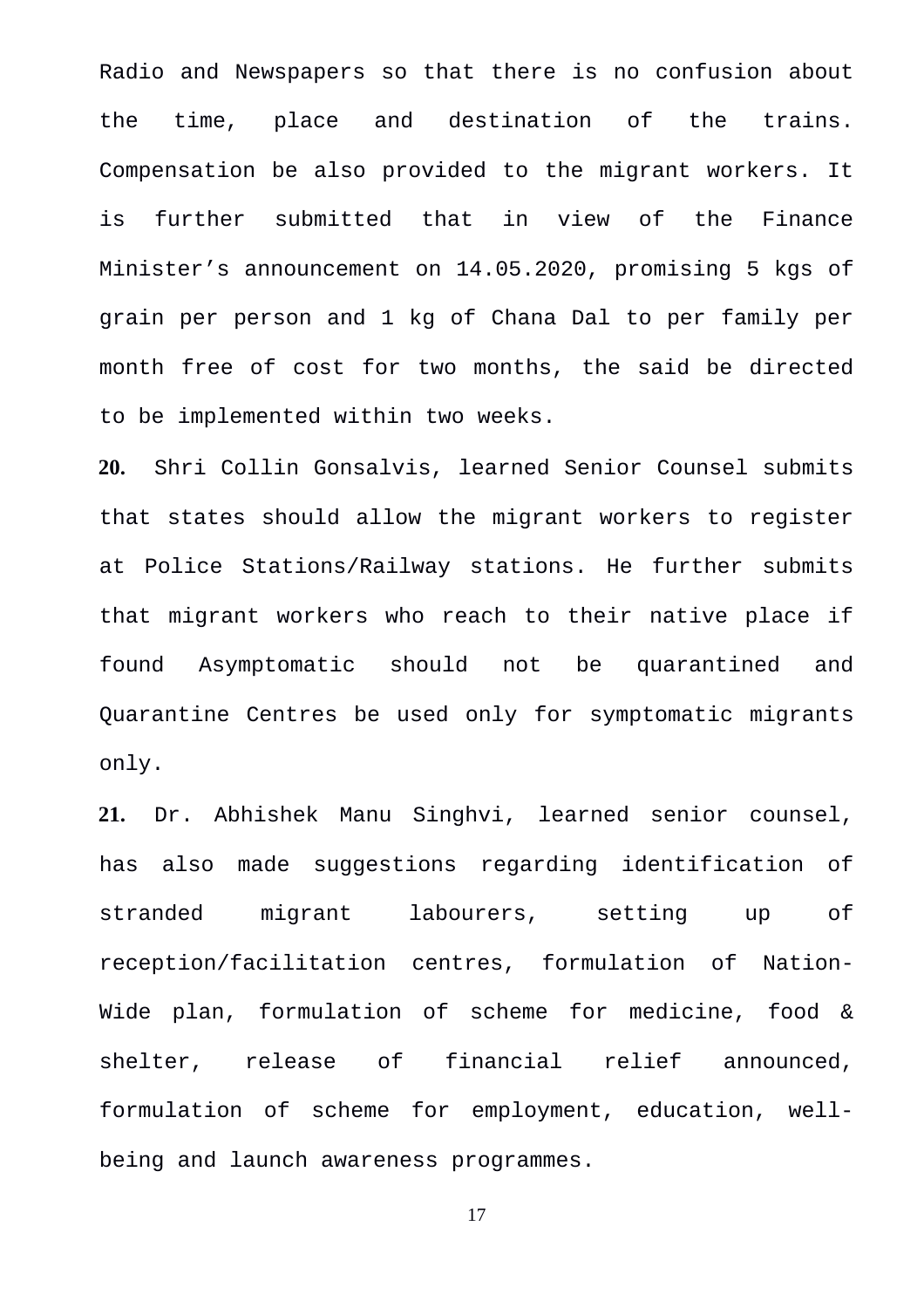**22.** Shri K.V. Vishwanathan, learned senior counsel, has referred to NLS-Migrant Mazdoor Program. Under which 180 migrants were air lifted from Mumbai to Jharkhand. He submits that NLS-Migrant Mazdoor Program, is an initiative by few alumni of the National Law School of India University, Bengaluru.

**23.** Mr. Jaideep Gupta, learned senior counsel, has also prayed for direction for direct transfer by Central Government. He submitted about payment of compensation by railways on account of death.

**24.** An application was filed by National Human Rights Commission for intervention, which has been allowed. In the application the National Human Rights Commission has referred to six instances where the National Human Right Commission has taken suo motu cognizance of the issues and had issued notices to various Government departments. We have no doubt that National Human Rights Commission shall take those proceedings to its logical end. National Human Rights Commission has also suggested certain shortterm measures and long-term measures to ameliorate the conditions of the migrant workers. Reference of enactments, namely, Inter-state Migrant Workmen (Regulations of Employment and Conditions of Service)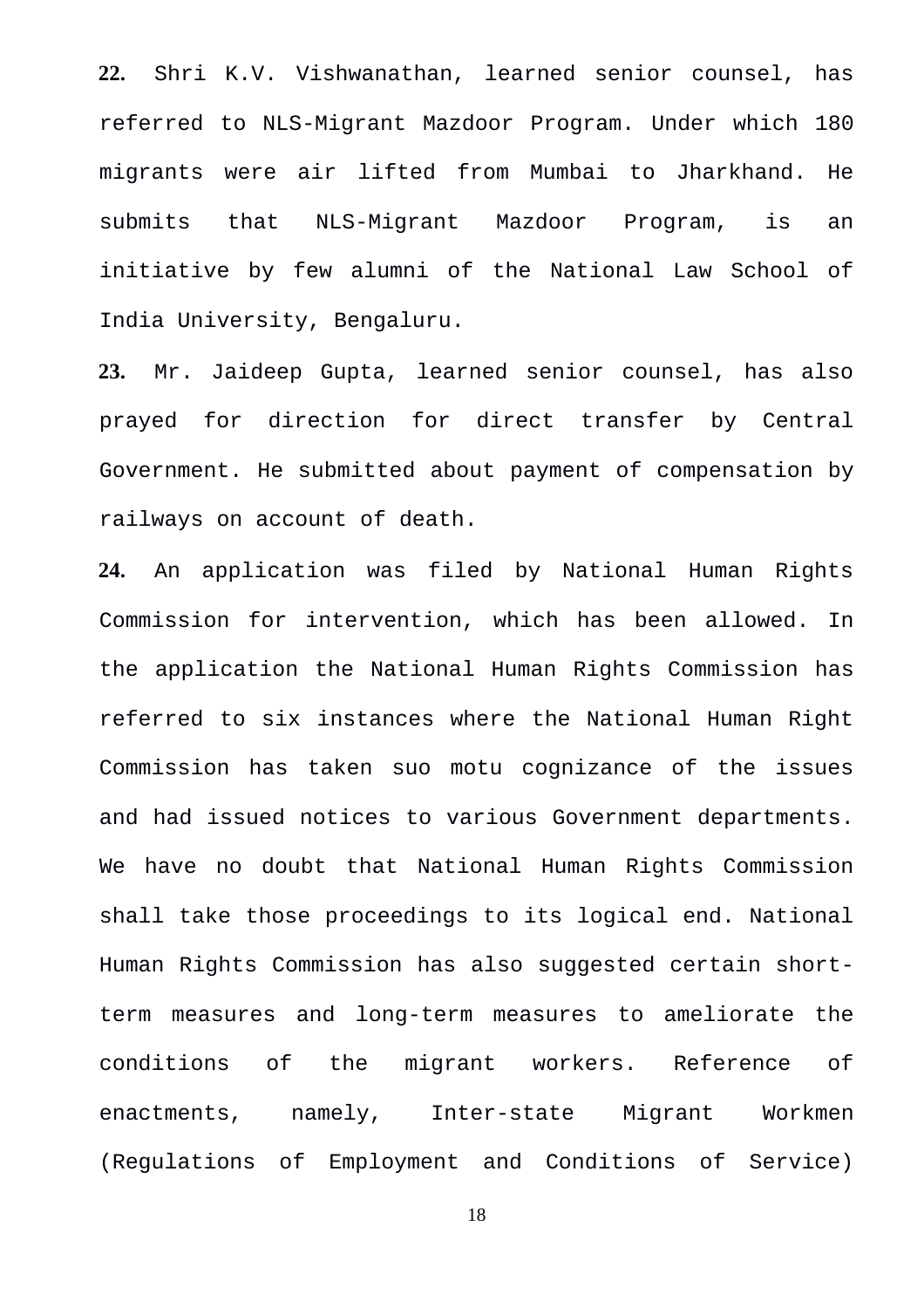Act, 1979 as well as Construction Workers (Regulation of Employment and Conditions of Service) Act, 1996 have been made to. Reference has also been made to Unorganised Workers' Social Security Act, 2008. With regard to working of the aforesaid enactments and the measures taken by the different States, we shall consider the response of the States and thereafter shall consider the issues raised regarding short-term measures and long-term measures.

**25.** It has also been brought before us that various High Courts have also taken notice of cases of migrant labourers. High Courts being constitutional Courts are well within their jurisdiction to take cognizance of violation of fundamental rights of migrant workers and we have no doubt that those proceedings shall proceed after considering all aspects including the response of concerned authorities.

**26.** As noted above, the State and Union Territories in their affidavits have referred to various measures, the orders and guidelines issued by the Central Government, the orders issued by the National Executive Committee under the Disaster Management Act, 2005, policies and decisions taken by the concerned States. The States and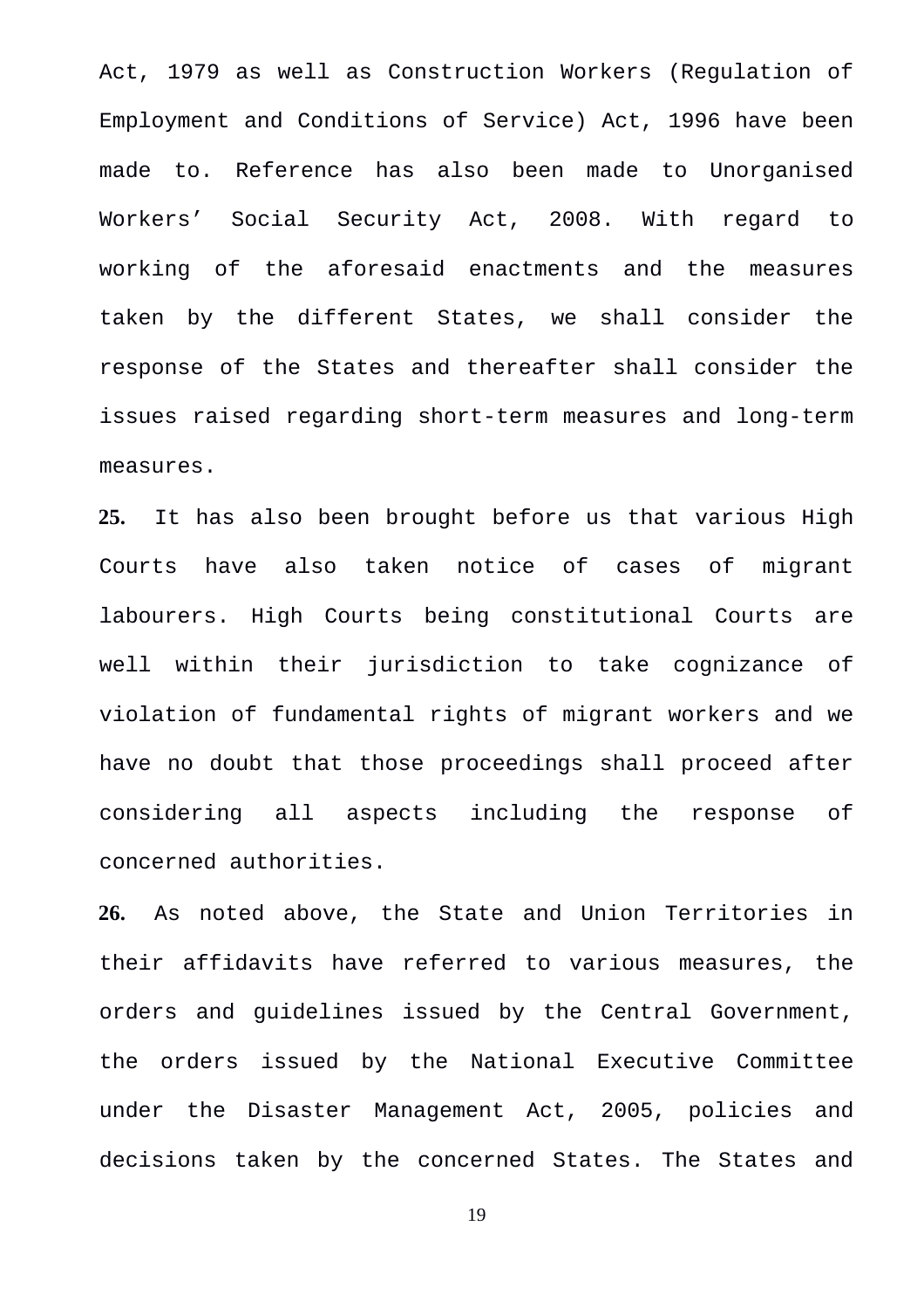Union Territories claimed to be following all directions and policies and taking necessary steps for running the relief camps, shelter camps, attending the needs of food and water of the migrants, attending the requirement of transportation of migrant workers to their native places. There can be no exception to the policies and intentions of the State but what is important is that those on whom implementation of circulars, policies and schemes are entrusted are efficiently and correctly implementing those schemes. Lapses and short-comings in implementing the schemes and policies have been highlighted by various intervenors in their applications and affidavits. The responsibility of the States/Union Territories is not only to referring their policy, measures contemplated, funds allocated but there has to be strict vigilance and supervision as to whether those measures, schemes, benefits reaches to those to whom they are meant. We impress on States and Union Territories to streamline the vigilance and supervision of actions of their officers and staff and take appropriate action where required. We also have no doubt that most of the officers, staff of administration and police are discharging their duties with devotion and hard-work but the lapses have to be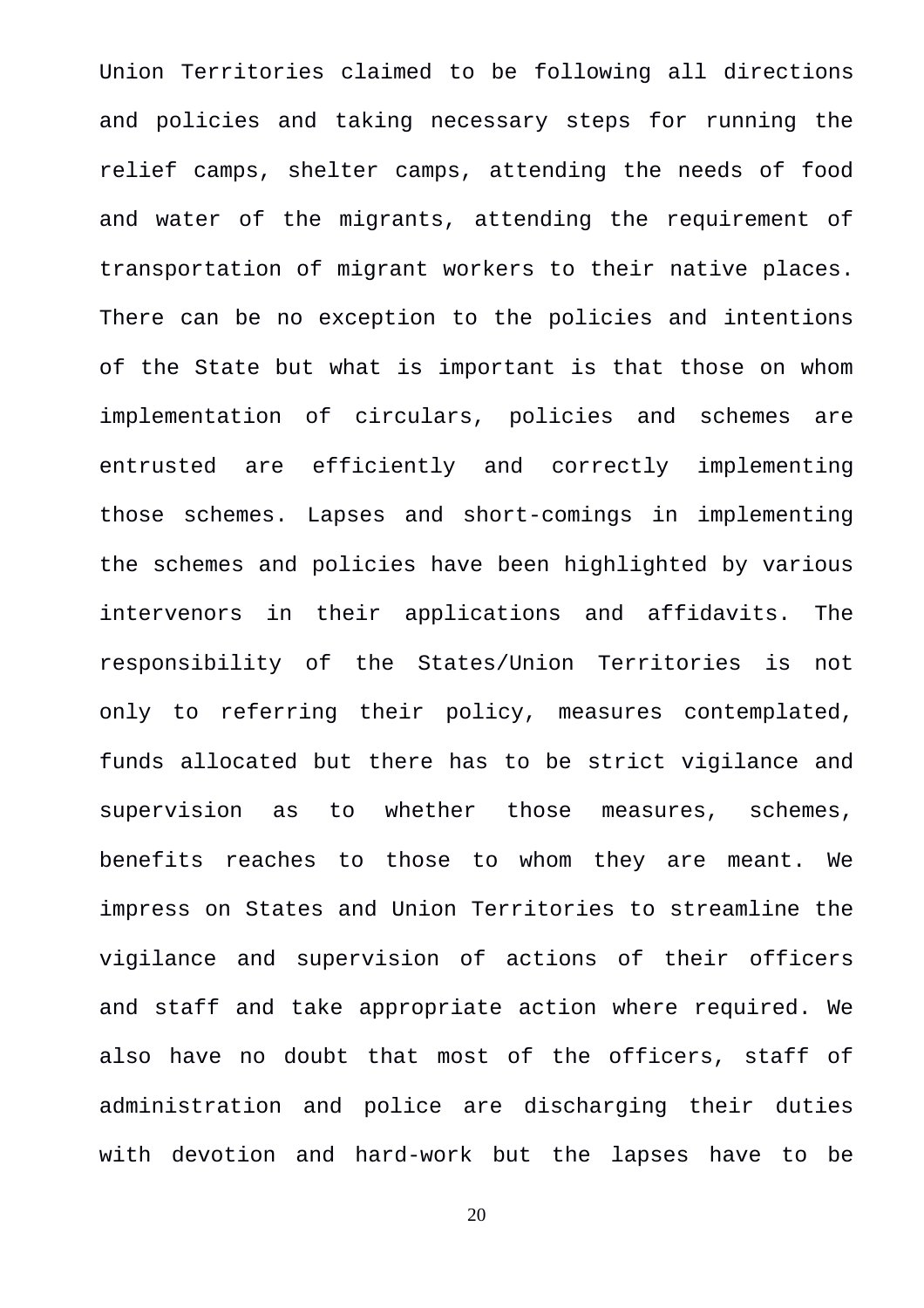taken note of and remedial action be taken. We further notice from the materials on record that police officers of States, para-military forces wherever deployed are doing commendable job but some instances of excess with regard to migrant labourers are also there. The migrant labourers, who were forced to proceed to their native place, after cessation of their employment are already suffering. The Financial difficulty being with all the migrant labourers invariably they have to dealt by the police and other authorities in a humane manner. The concerned Director General of Police/Police Commissioner may issue necessary directions in this regard.

**27.** We may also notice one more fact. Although it is the responsibility and duty of the States and Union Territories to take care of all the needs of migrant labourers but in this difficult time non-governmental organisations and individuals have also contributed and played an important role in extending helping hand to the migrants. The society as a whole was moved by miseries and difficulties of migrant labourers and it exhibited its passion and devotion by way of individuals. Nongovernmental organisations coming forward to help the migrant workers and to fight the pandemic and extend help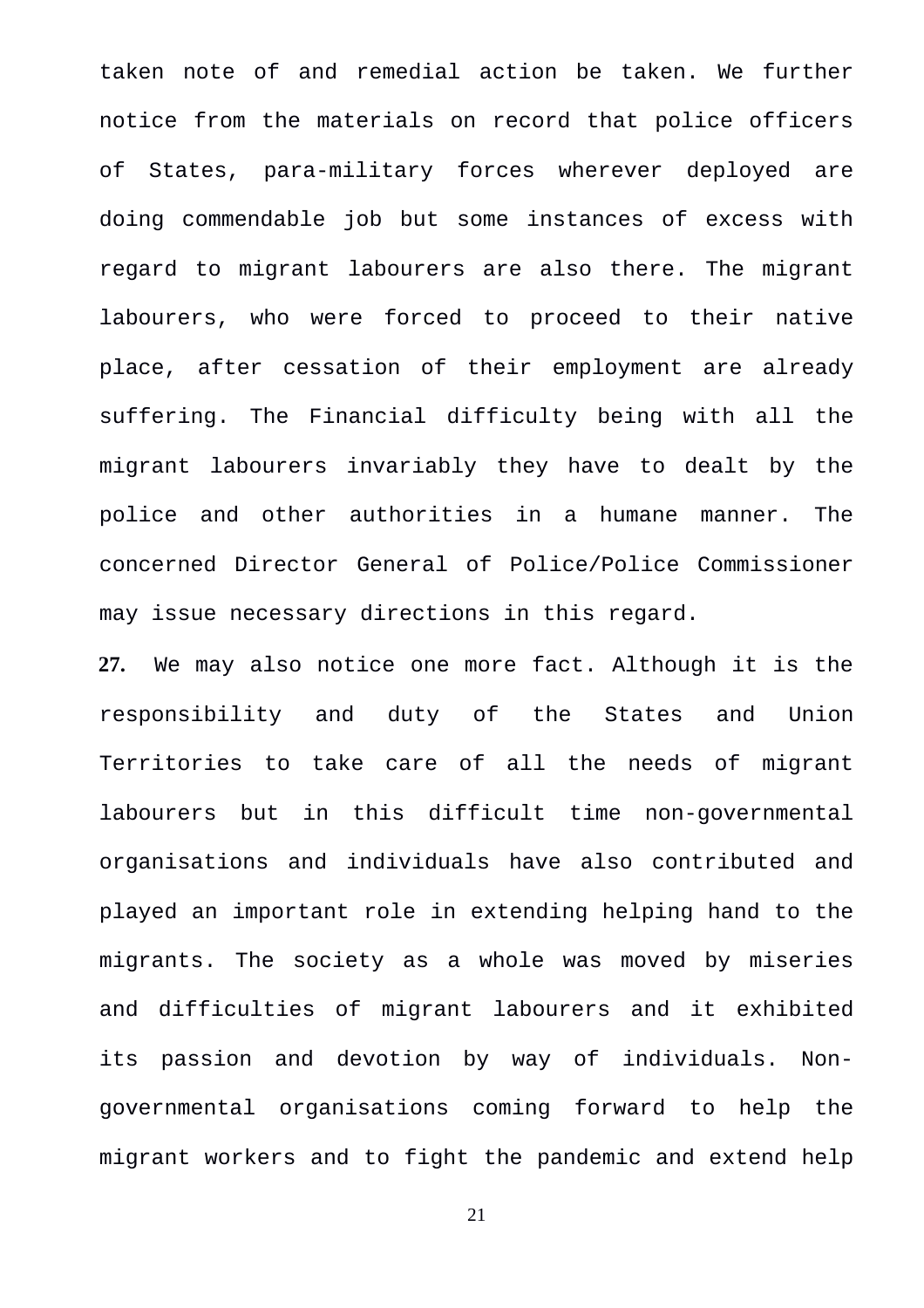by providing food, water and transportation at their cost which deserves all appreciation.

**28.** The foregoing discussions reveal that as far as transportation of migrant workers to their native places by train, road or other means are concerned, substantial portion of stranded workers have already been accompliced by the State Governments, railways and other organisations. But still there are stranded migrant labourers in different States specially in State of Maharashtra, NCT of Delhi, State of West Bengal, State of Tamil Nadu and State of Gujarat. The schedule of demand of train, as brought on the record by learned Solicitor General, indicate that the total demand of trains by the States and Union Territories is 171 running from 03.06.2020 to 16.06.2020. The process of transportation by rail and road has to be completed by all States and Union Territories so that the next stage of attending the needs of migrant labourers be looked into i.e. source of employment and providing food and ration for them. All the learned counsel for the States are agreeable that within maximum 15 days, all stranded workers will be transported from places where they are stranded.

**29.** We, thus, direct that all the States/Union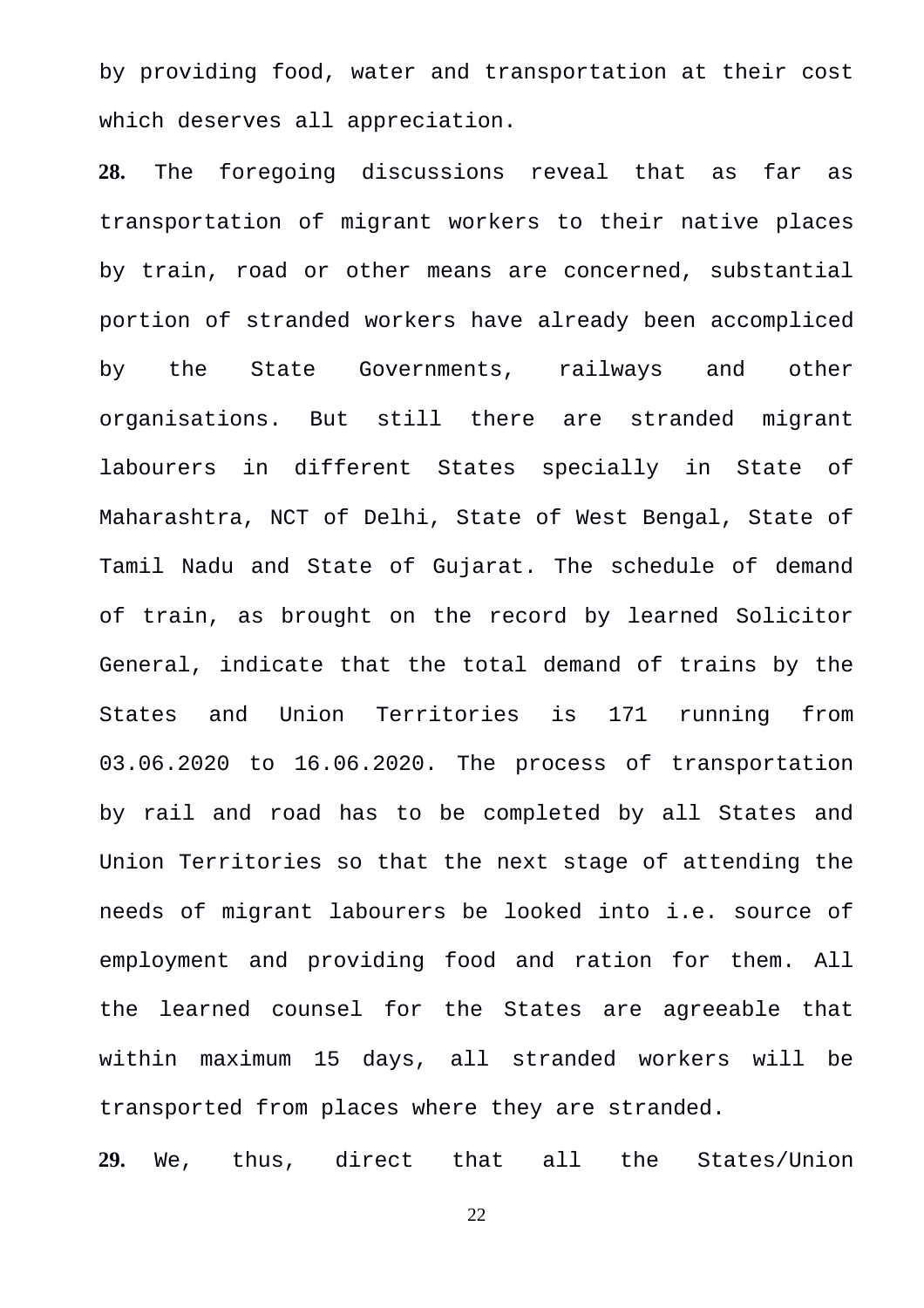Territories to transport all stranded workers by train, bus or other mode within 15 days from today.

**30.** For identifying the migrant workers in different States, the protocol of registration is already invoked. We are further of the view as already directed vide order dated 28.05.2020 that the process of registration be simplified. We are of the view that identification of migrant workers be immediately completed by all the States/Union Territories and those migrant workers, who are not yet registered, immediate steps be taken by decentralising the process of registration by providing facility of registration to the migrant workers at nearby places including police stations and other places of local administration as may be notified. The information regarding journey by train and bus, which is to be undertaken by stranded workers should be publicise through local newspapers, local T.V. channels so that necessary information reaches to concerned migrant workers.

**31.** As noted above, majority of stranded workers have reached at their native places. The second major task which has now to be undertaken by the concerned States and Union Territories is of taking care of those migrant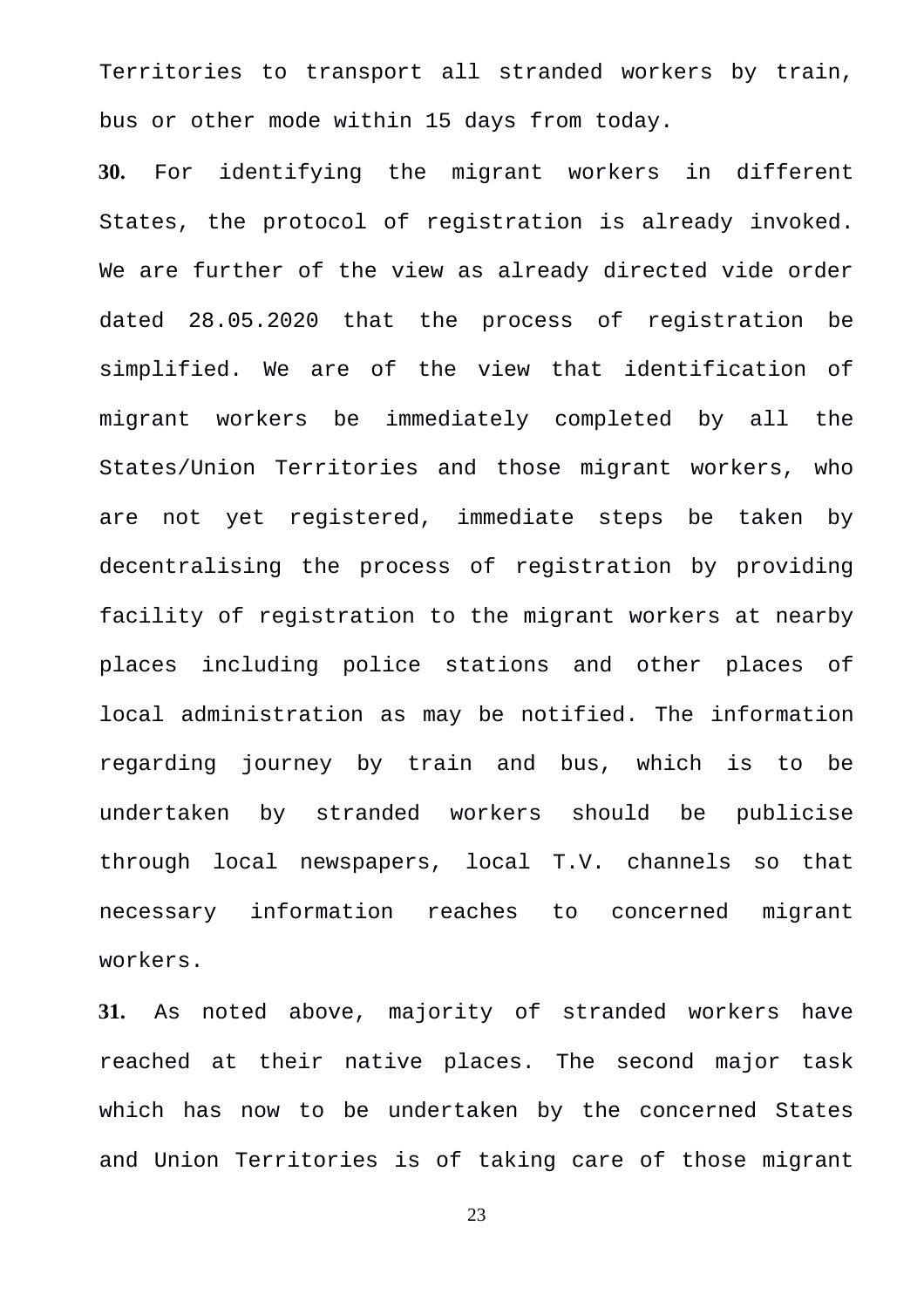workers/labourers who have returned to their native places after cessation of their employment. The first step in this regard is to maintain record of all such migrant workers, who have arrived at different places, towns in different States. The details of migrant workers, nature of their skill, place of their earlier employment be maintained in prescribed proforma to be formulated by the concerned State at village level, block level and the district level so that necessary helps can be extended by the State authorities and district authorities to these migrant labourers. Counselling centres be set up by the concerned State at block level and the district level to provide all information regarding Government schemes and other avenues of employment to these workers and where possible to expand the avenues of employment to these workers so that they may not sit idle and they may be utilised as a resource by the State. Various counsel appearing for the States and other counsel have also submitted that some of the migrant labourers, who got themselves registered to return to their native place have changed their mind and after reopening of the industries and factories they have re-joined employment and are not willing to return. It is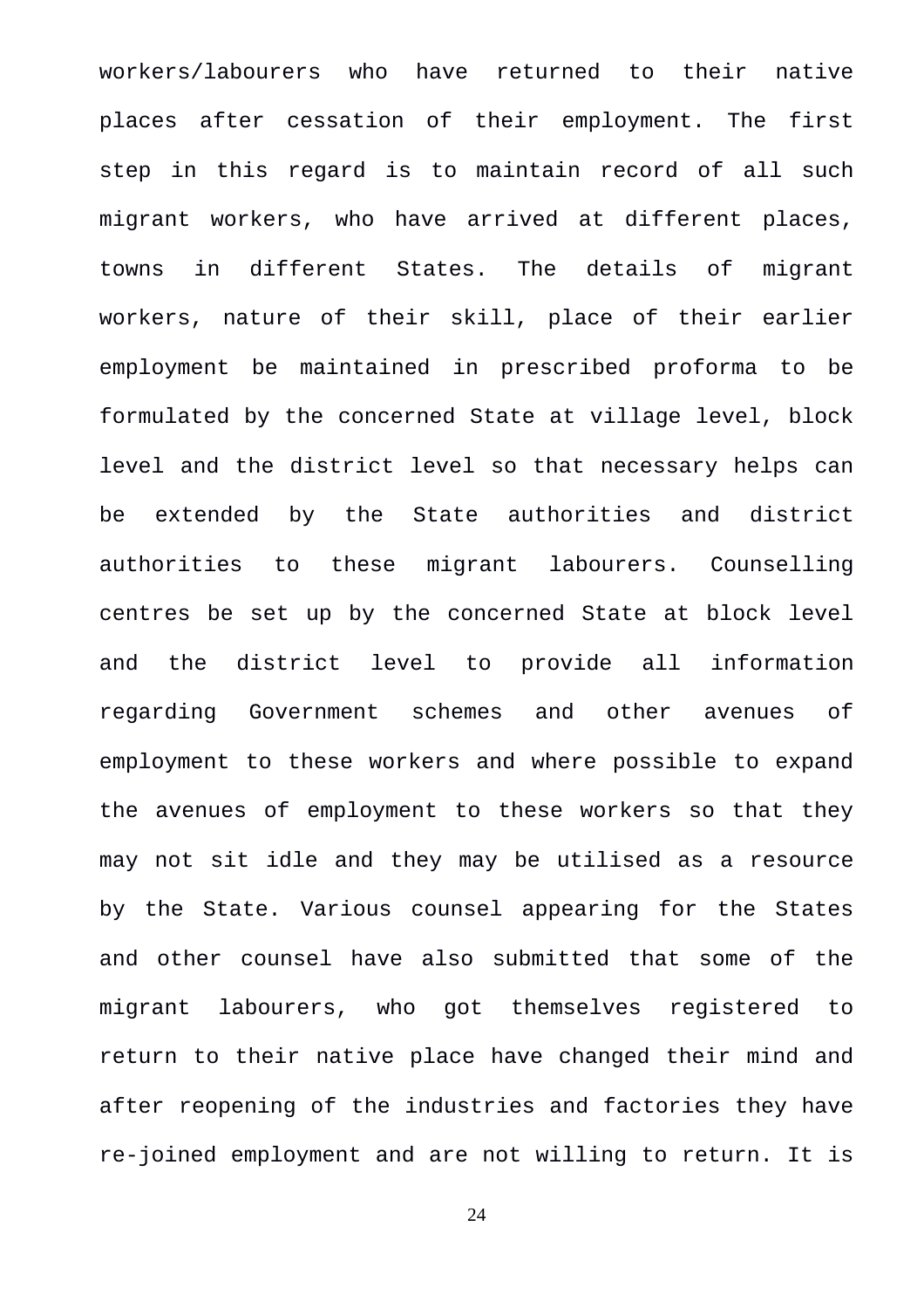further submitted that some of the migrant workers who have returned to native place, now are willing to come back to their place of employment and are ready to undertake return journey in search of the employment. The State may also provide necessary information and facilitate the return of the workers who want to return to their employment. Necessary information should be provided by the State in this regard by creating help desk with the help of railway authorities and road transport authorities. Apart from schemes, which are run by the Central Government for the benefit of people in the country, each State have also their own schemes taking care of different aspects including providing avenues for employment. Migrant labourers and other needy persons should be made aware of all schemes through counselling centres and help desk which may be established by the States at district levels and block levels to extend helping hand to large number of migrant workers. We are also of the view that all States and Union Territories should bring on record the different schemes which are enforced in the concerned State which may benefit these migrant labourers so that it may also be examined by this Court for issuing appropriate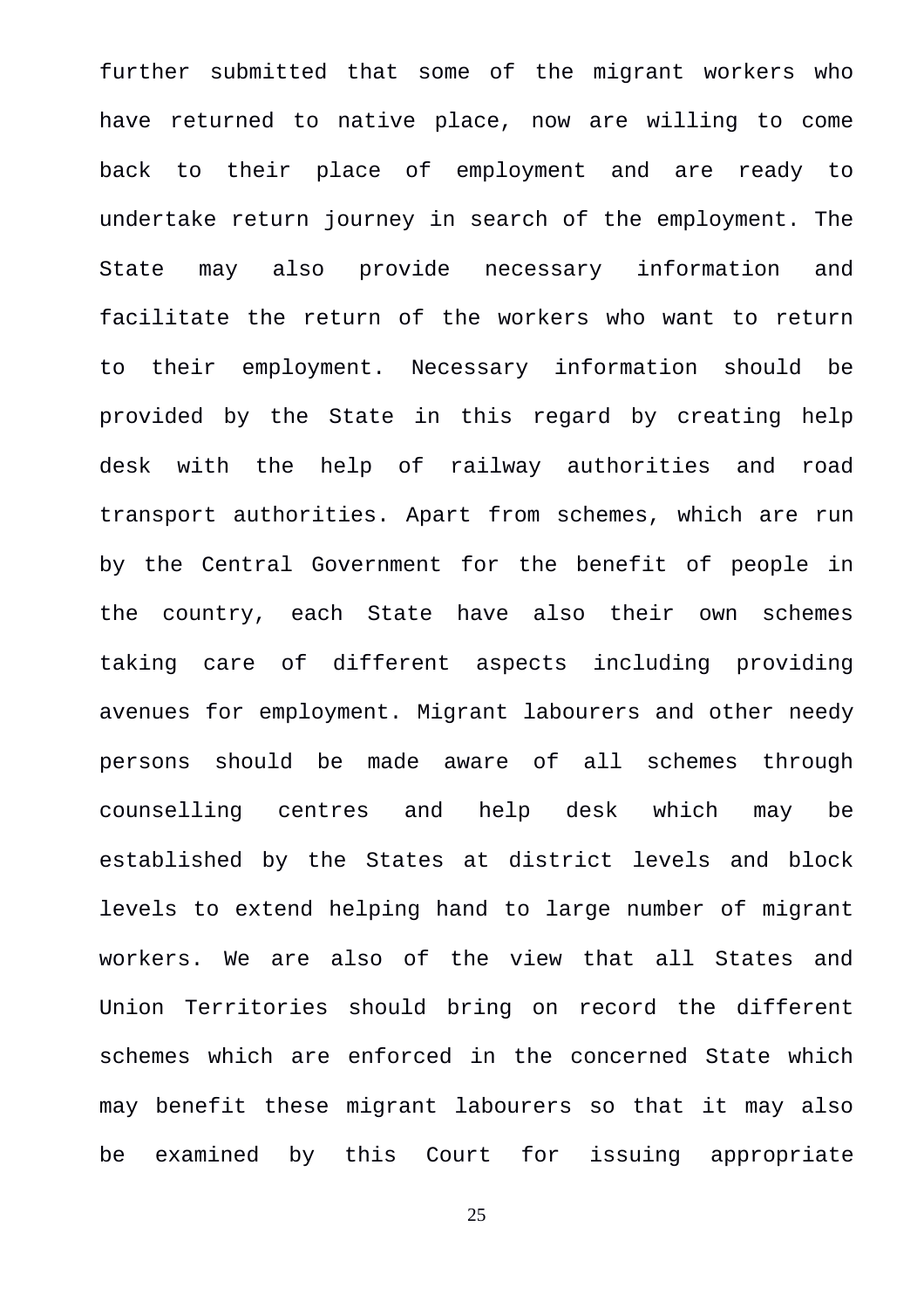direction in that regard.

**32.** We, thus, grant further two weeks' time to all the States and Union Territories to submit additional affidavits in response to various aspects, as noticed in this order. The Central Government may also bring on record the different schemes which can be taken by migrant labourer which may also be taken by additional affidavit within two weeks.

**33.** The National Disaster Management Authority in exercise of power under Section 6(2)(i) decided to direct the Ministries/Departments of Government of India, State Governments and State Authorities to take measures for ensuring Social Distancing so as to prevent the spread of Covid-19 in the country w.e.f. 25.03.2020 for twenty-one days. Necessary guidelines were also issued on 24.03.2020 by the Government of India, Ministry of Home Affairs. The migrant labourers on account of Lockdown measures enforced w.e.f. 25.03.2020, and due to closure of their place of work/source of employment started moving in several parts of the Country to reach their hometown. The Government of India, Ministry of Home Affairs noticed this fact on 29.03.2020 in following words: -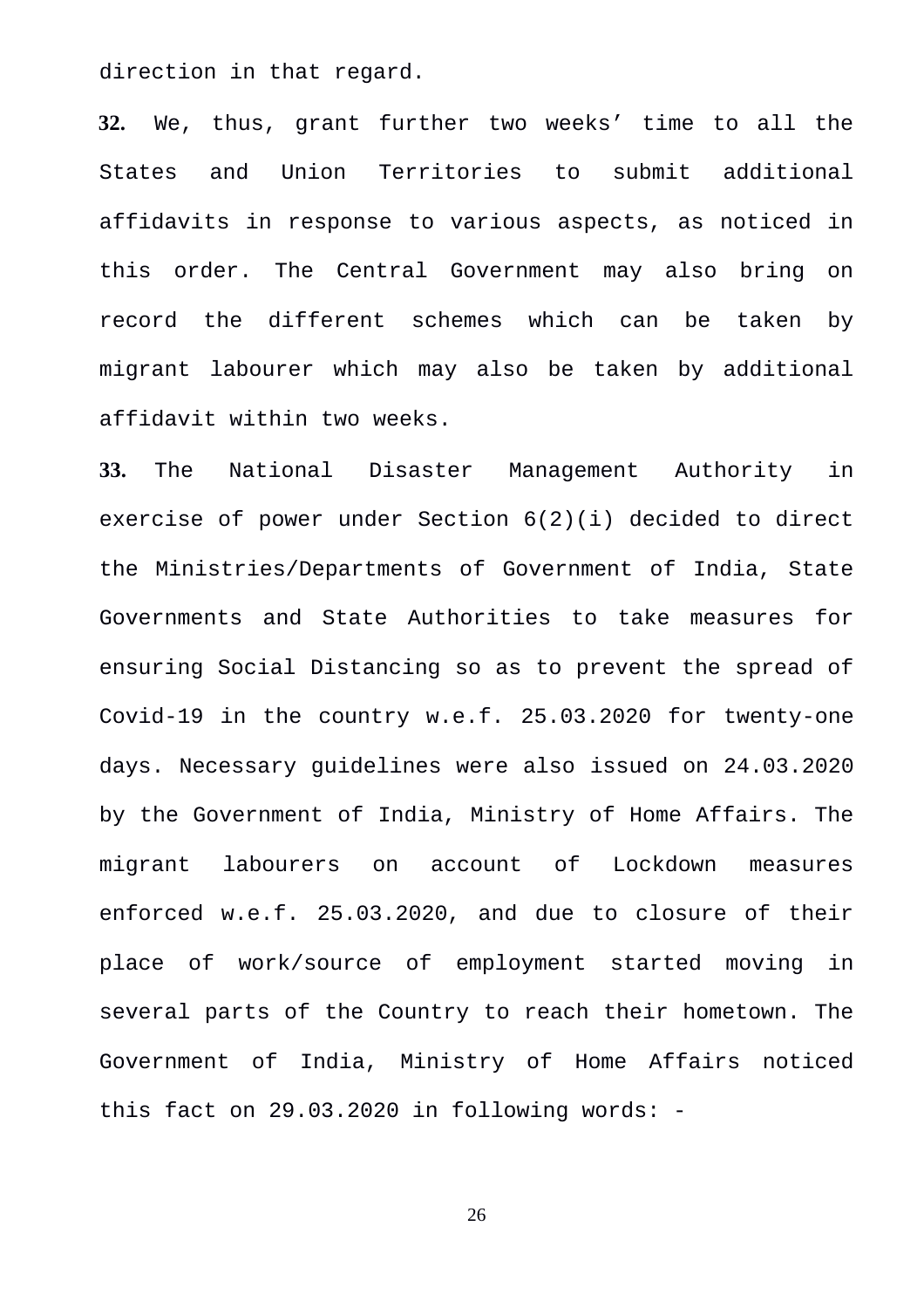"Whereas, movement of large number of migrants have taken place in some parts of the country so as to reach their hometown, this is the violation of Lockdown measures of maintaining Social Distance."

 Under the guidelines, movement by migrants also constituted an offence under Section 51 of Disaster Management Act, 2005. Police Authorities started stopping such movements and also registered certain First Information Reports against the migrant labourers. The movement of migrant labourers, tourists and students was permitted by the Government only w.e.f. 29.04.2020. There may be First Information Reports or complaints against migrant labourers alleging violation of Lockdown measures in moving on roads. The migrant labourers who were earning their bread by working in different establishments due to cessation of work were forced to move to their hometown. The action of movement of these migrant labourers after enforcement of the Lockdown measures was by force of circumstances. We are of the view that the State may consider withdrawing Prosecution/Complaints lodged against such migrant labourers for the offences as referred to in Section 51 of the Disaster Management Act, 2005 and other related offences lodged against the migrant labourers during the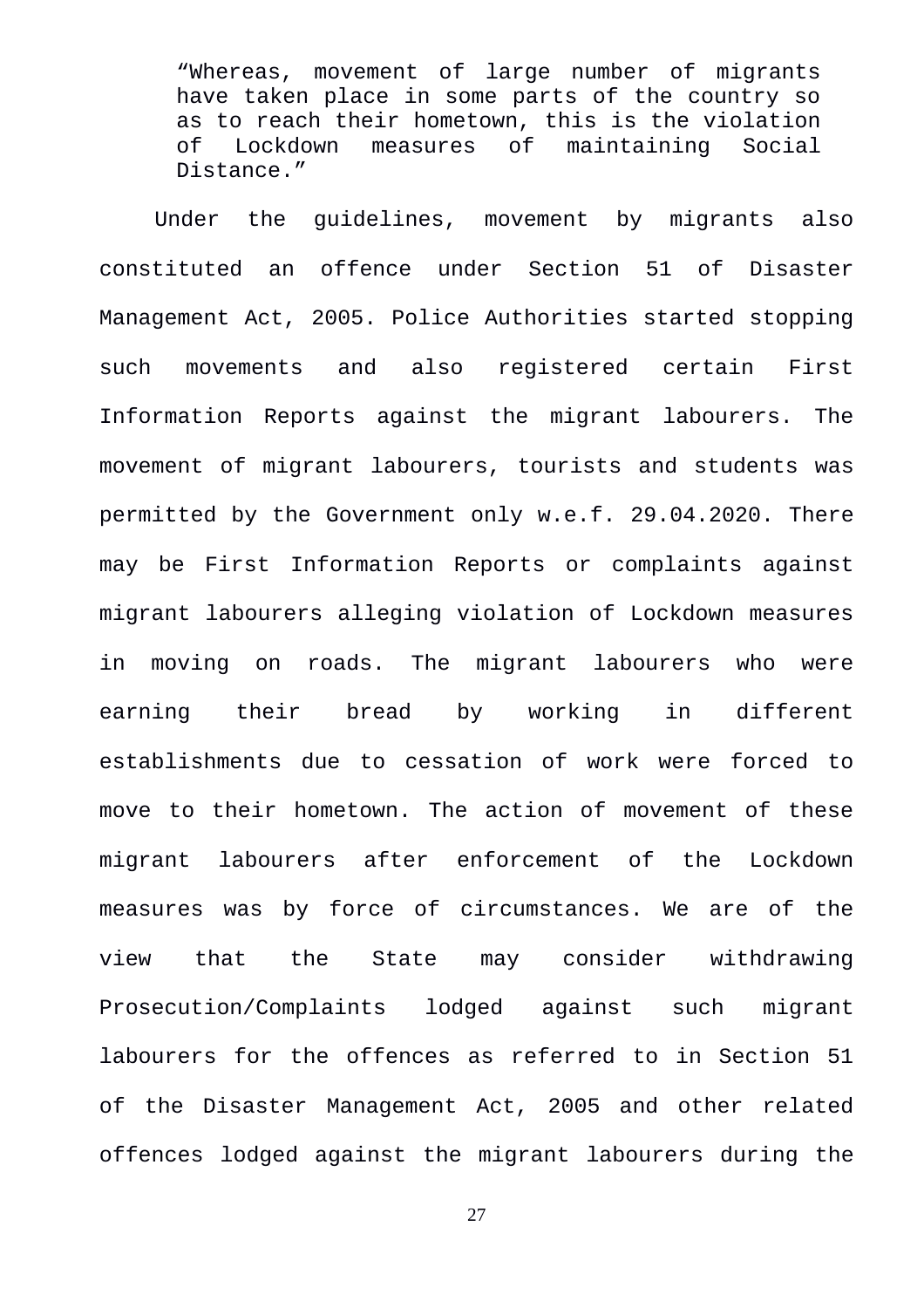period of Lockdown under Disaster Management Act, 2005.

**34.** In view of the foregoing discussions, we are of the view that apart from what has been indicated above certain further directions are necessary to be issued to ameliorate the conditions of the migrant workers pending consideration of other issues as noticed above.

**35.** We, thus, in addition to directions already issued by our order dated 28.05.2020 and measures as directed above, issue following further directions to the Central Government, all States and Union Territories:

- (1) All the States/Union Territories shall take all necessary steps regarding identification of stranded migrant workers in their State which are willing to return to their native places and take steps for their return journey by train/bus which process may be completed within a period of 15 days from today.
- (2) In event of any additional demand, in addition to demand of 171 Shramik trains, as noticed above, railway shall provide Shramik trains within a period of 24 hours as submitted by learned Solicitor General to facilitate the return journey of migrant workers.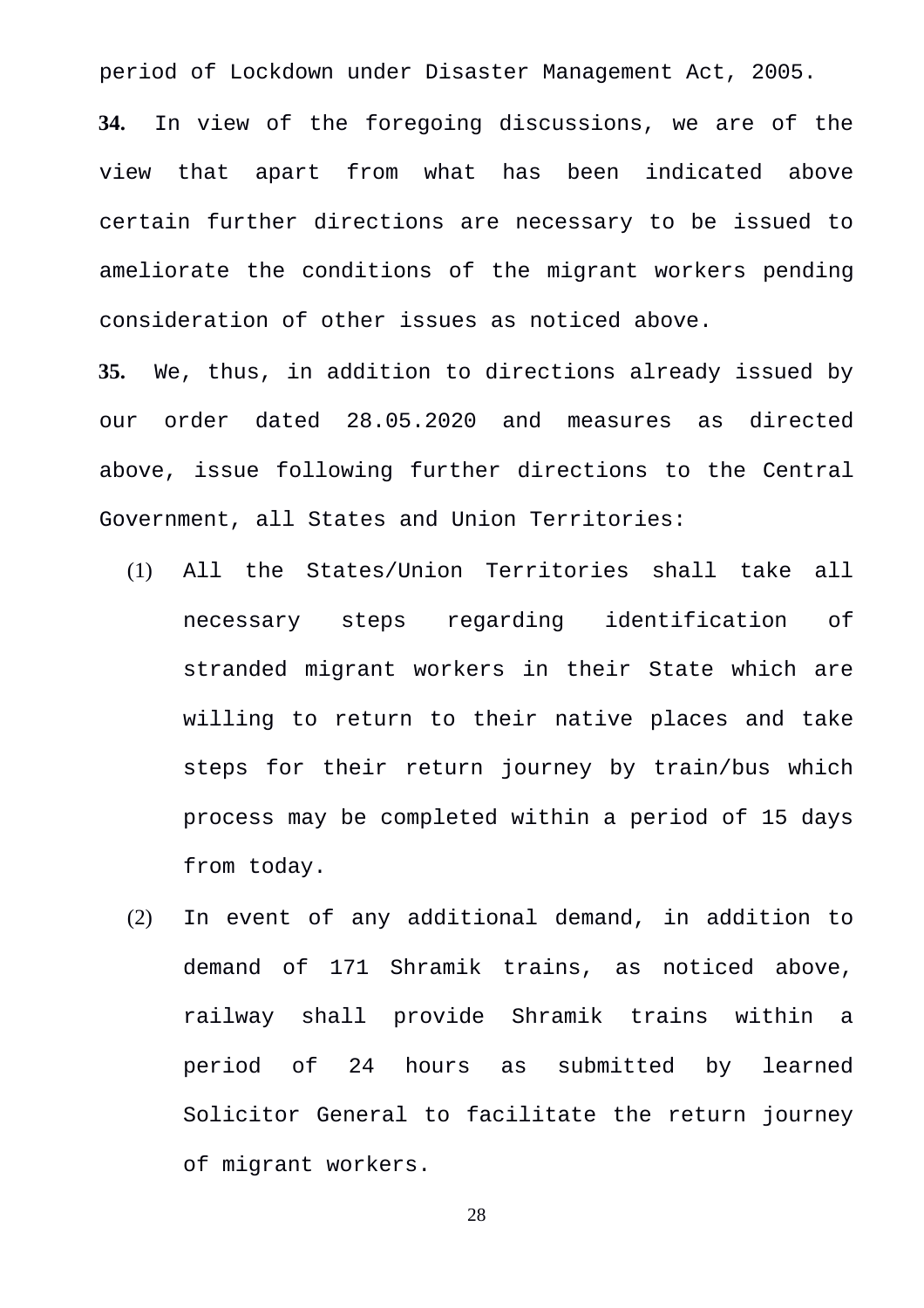- (3) The Central Government may give details of all schemes which can be availed by migrant workers who have returned to their native places.
- (4) All States and Union Territories shall also give details of all schemes which are current in the State, benefit of which can be taken by the migrant labourers including different schemes for providing employment.
- (5) The State shall establish counselling centres, help desk at block and district level to provide all necessary information regarding schemes of the Government and to extend helping hand to migrant labourers to identify avenues of employment and benefits which can be availed by them under the different schemes.
- (6) The details of all migrant labourers, who have reached their native places, shall be maintained with details of their skill, nature of employment, earlier place of employment. The list of migrant labourers shall be maintained village wise, block wise and district wise to facilitate the administration to extend benefit of different schemes which may be applicable to such migrant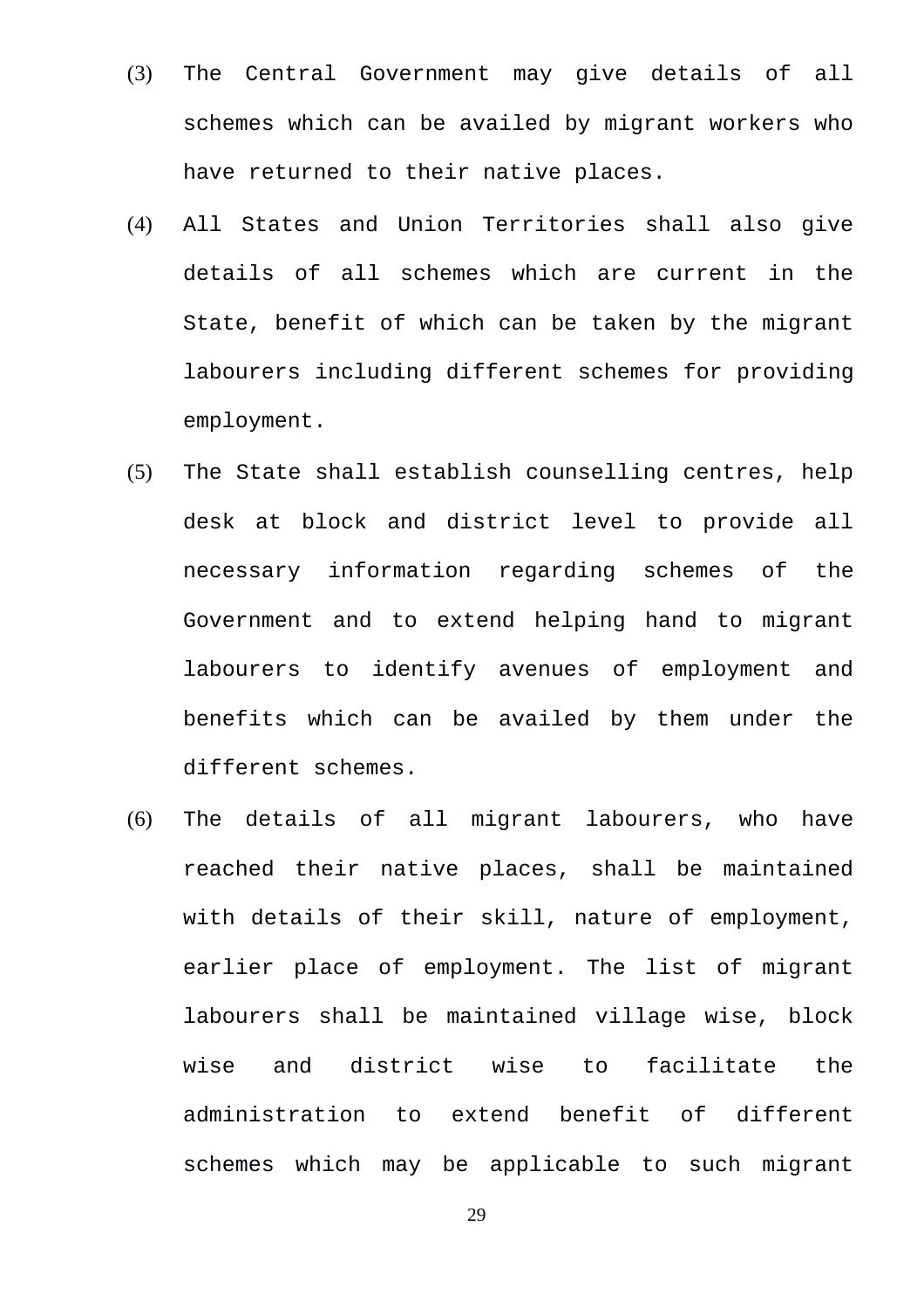workers.

- (7) The counselling centres, established, as directed above, shall also provide necessary information by extending helping hand to those migrant workers who have returned to their native places and who want to return to their places of employment.
- (8) All concerned States/UTs to consider withdrawal of prosecution/complaints under Section 51 of Disaster Management Act and other related offences lodged against the migrant labourers who alleged to have violated measures of Lockdown by moving on roads during the period of Lockdown enforced under Disaster Management Act, 2005.
- **36.** List the matter on 08.07.2020.

**...................J. [ASHOK BHUSHAN]** 

**...................J. [SANJAY KISHAN KAUL]**

**...................J. [M.R. SHAH]** 

**NEW DELHI; JUNE 09,2020.**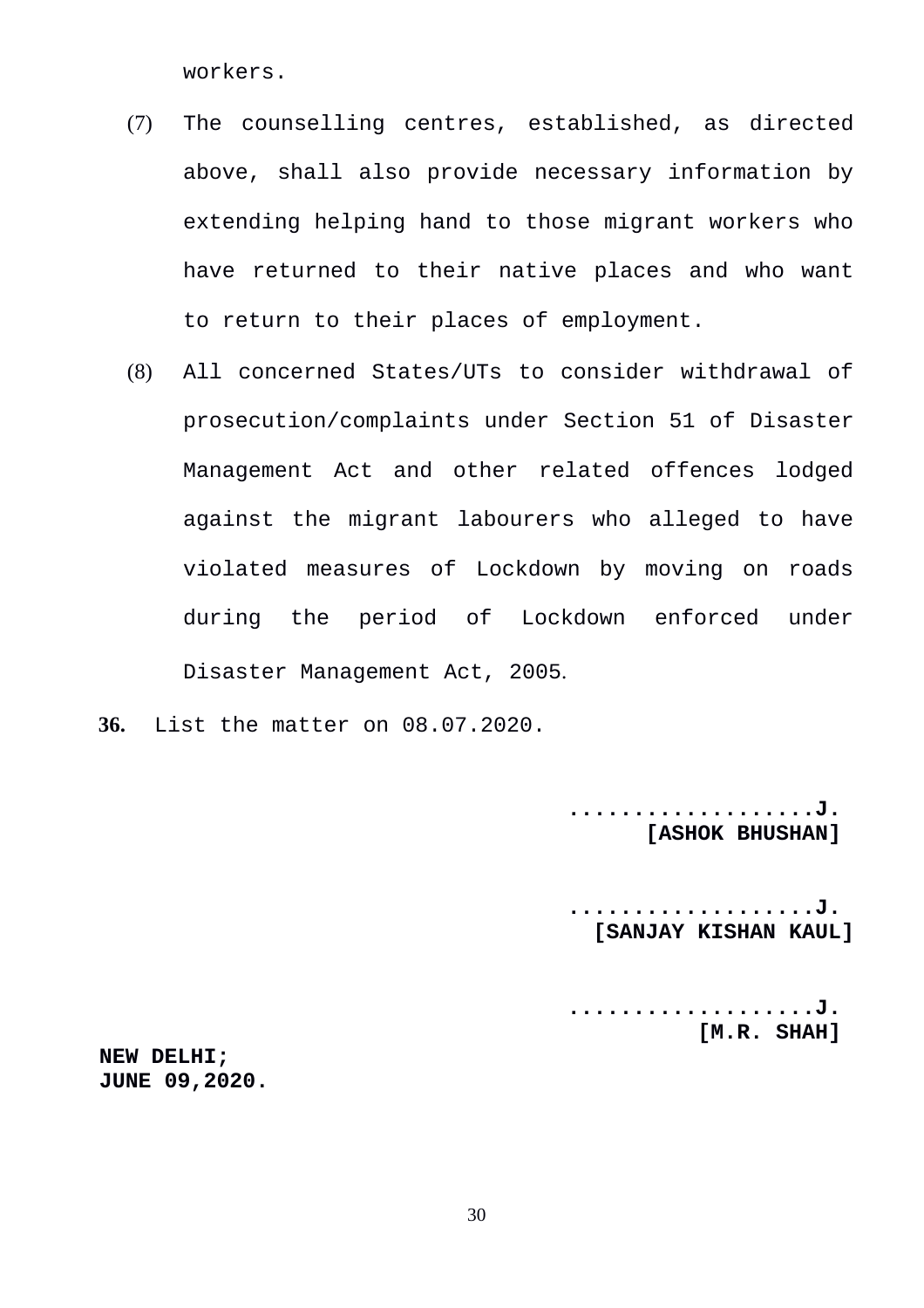**ITEM NO.1501+1502+1503 Virtual Court 4 SECTION PIL-W [FOR ORDERS] S U P R E M E C O U R T O F I N D I A RECORD OF PROCEEDINGS**

**SUO MOTU WRIT PETITION (CIVIL) No(s). 6/2020**

**IN RE : PROBLEMS AND MISERIES OF MIGRANT LABOURERS** 

| [ IA No. 50476/2020 - APPLICATION FOR EXEMPTION FROM FILING   |
|---------------------------------------------------------------|
| <b>VAKALATNAMA/OTHER DOCUMENT</b><br><b>ORIGINAL</b>          |
| IA No. 49670/2020 - APPLICATION FOR PERMISSION                |
| IA No. 49688/2020 - APPROPRIATE ORDERS/DIRECTIONS             |
| IA No. 51676/2020 - APPROPRIATE ORDERS/DIRECTIONS             |
| IA No. 49686/2020 - APPROPRIATE ORDERS/DIRECTIONS             |
| IA No. 51637/2020 - APPROPRIATE ORDERS/DIRECTIONS             |
| IA No. 49683/2020 - APPROPRIATE ORDERS/DIRECTIONS             |
| IA No. 51455/2020 - EARLY HEARING APPLICATION                 |
| IA No. 51559/2020 - EXEMPTION FROM FILING AFFIDAVIT           |
| IA No. 49554/2020 - EXEMPTION FROM FILING AFFIDAVIT           |
| IA No. 51678/2020 - EXEMPTION FROM FILING AFFIDAVIT           |
| IA No. 50348/2020 - EXEMPTION FROM FILING AFFIDAVIT           |
| IA No. 51636/2020 - EXEMPTION FROM FILING AFFIDAVIT           |
| IA No. 51430/2020 - EXEMPTION FROM FILING AFFIDAVIT           |
| IA No. 50102/2020 - EXEMPTION FROM FILING AFFIDAVIT           |
| IA No. 51571/2020 - EXEMPTION FROM FILING AFFIDAVIT           |
| IA No. 49694/2020 - EXEMPTION FROM FILING AFFIDAVIT           |
| IA No. 51565/2020 - EXEMPTION FROM FILING AFFIDAVIT           |
| IA No. 51558/2020 - EXEMPTION FROM FILING O.T.                |
| IA No. 49668/2020 - INTERVENTION APPLICATION                  |
| IA No. 49693/2020 - INTERVENTION APPLICATION                  |
| IA No. 50475/2020 - INTERVENTION APPLICATION                  |
| IA No. 49553/2020 - INTERVENTION APPLICATION                  |
| IA No. 50464/2020 - INTERVENTION APPLICATION                  |
| IA No. 50342/2020 - INTERVENTION APPLICATION                  |
| IA No. 51634/2020 - INTERVENTION APPLICATION                  |
| IA No. 49682/2020 - INTERVENTION APPLICATION                  |
| IA No. 50577/2020 - INTERVENTION APPLICATION                  |
| IA No. 51726/2020 - INTERVENTION/IMPLEADMENT                  |
| IA No. 49687/2020 - INTERVENTION/IMPLEADMENT                  |
| IA No. 50446/2020 - INTERVENTION/IMPLEADMENT                  |
| IA No. 49685/2020 - INTERVENTION/IMPLEADMENT                  |
| IA No. 51453/2020 - INTERVENTION/IMPLEADMENT                  |
| IA No. 50488/2020 - INTERVENTION/IMPLEADMENT                  |
| IA No. 51456/2020 - PERMISSION TO APPEAR AND ARGUE IN PERSON] |
| <b>WITH</b>                                                   |
| WRIT PETITION (CIVIL) Diary No(s). 11394/2020                 |

**Writ Petition(s)(Civil) No(s). 511/2020**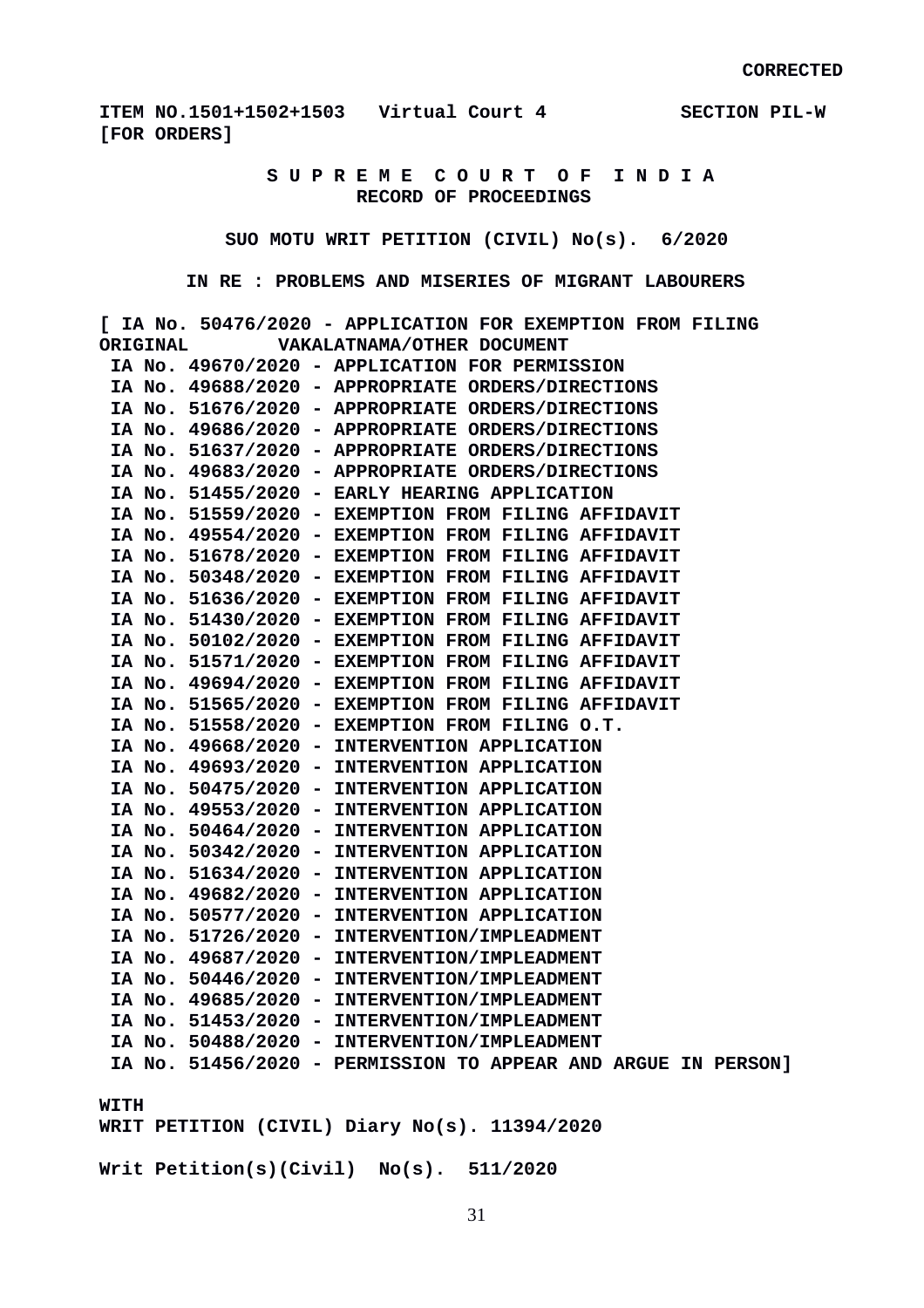**[APPLICATION FOR EXEMPTION FROM FILING AFFIDAVIT]**

| Date : 09-06-2020 | These matters were called on for pronouncement<br>of orders today.                                                                                                                                                      |
|-------------------|-------------------------------------------------------------------------------------------------------------------------------------------------------------------------------------------------------------------------|
| For Petitioner(s) | By Courts Motion                                                                                                                                                                                                        |
| 11394/2020        | Mr. Sanjay Parikh, Sr. Adv.<br>Mr. Abhimanue Shrestha, AOR                                                                                                                                                              |
| 511/2020          | Mr. Deepak Prakash, AOR<br>Ms. Nachiketa Vajpayee, Adv<br>Ms. Divyangna Malik, Adv.                                                                                                                                     |
| For Respondent(s) | Mr. Tushar Mehta, SG<br>Mr. K.M. Nataraj, ASG<br>Mr. Rajat Nair, Adv.<br>Mr. Saurabh Mishra, Adv.<br>Kanu Agrawal, Adv.<br>Mr. B.V. Balramdas, AOR                                                                      |
| <b>States</b>     |                                                                                                                                                                                                                         |
| Arunachal Pradesh | Mr. Abhimanyu Tiwari, Adv.<br>Ms. Eliza Bar, Advocate                                                                                                                                                                   |
| <b>AP</b>         | Mr. Anil Shrivastav, Adv.<br>Mr. Rituraj Biswas, Adv.                                                                                                                                                                   |
| <b>Assam</b>      | Mr. Maninder Singh, Sr. Adv.<br>Mr. Nalin Kohli, Aag, Adv.<br>Mr. Shuvodeep Roy, AOR<br>Mr. Prabhas Bajaj, Adv.                                                                                                         |
| Bihar             | Mr. Manish Kumar, Adv.<br>Mr. Gopal Singh, AOR<br>Mr. Shivam Singh, Adv.<br>Mr. Aditya Raina, Adv.<br>Mr. Harpreet Singh Gupta, Adv.<br>Mr. Udian Sharma, Adv.<br>Mr. Jaideep Khanna, Adv.<br>Mr. Harsh Choudhary, Adv. |
| Chhattisgarh      | Mr. S.C. Verma, Adv. Gen.<br>Ms. Prachi Mishra, Adv.<br>Mr. Sumeer Sodhi, Adv.<br>Mr. Pranav Sachdeva, AOR                                                                                                              |
| NCT of Delhi      | Mr. Sanjay Jain, ASG<br>Mr. Chirag M. Shroff, AOR                                                                                                                                                                       |
| Goa               | Mr. Tushar Mehta, SG<br>Mr. Arun Pedneker, Adv.                                                                                                                                                                         |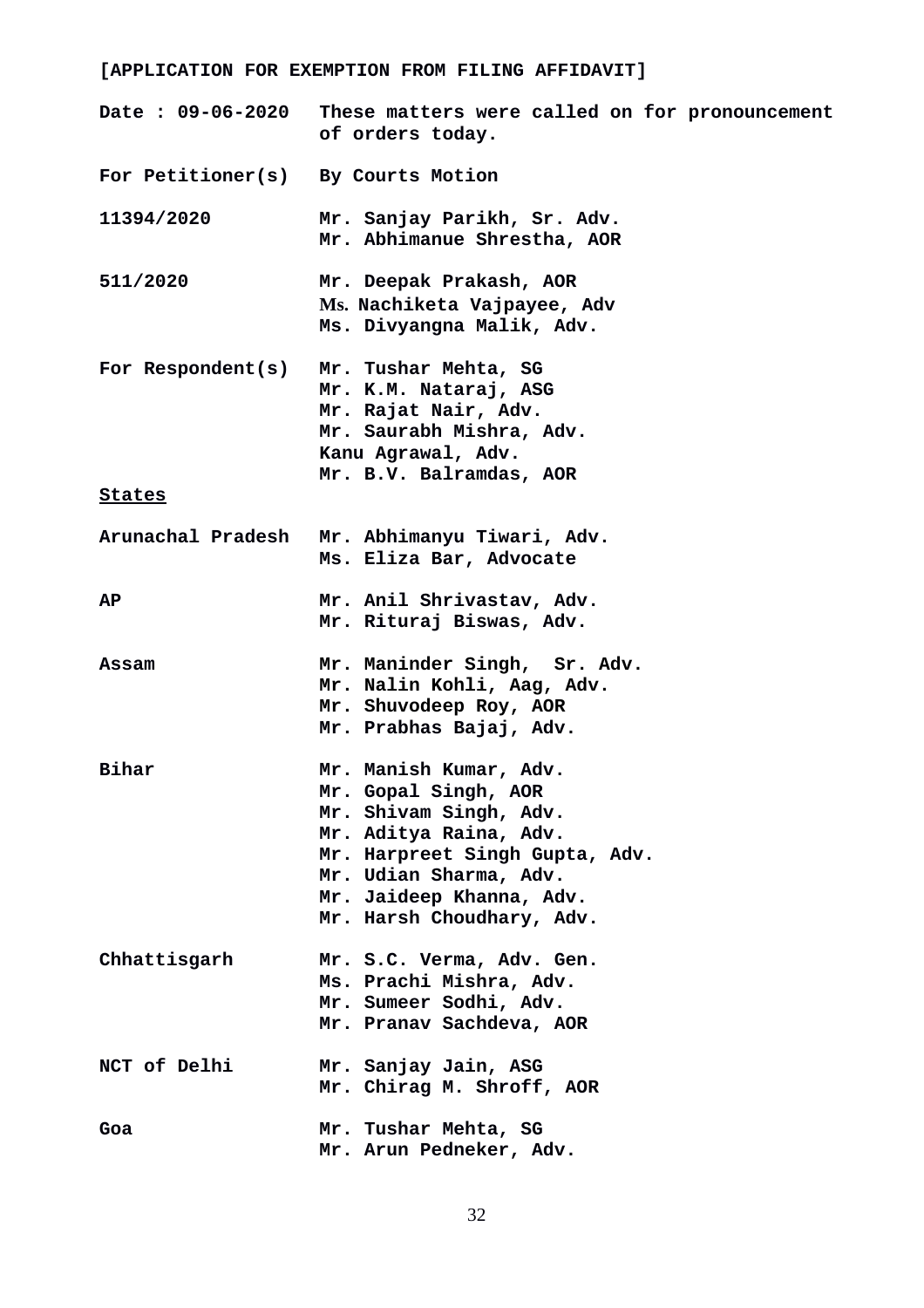|                  | Mr. Sachin Patil, AOR                                                                                                                                                                                                       |
|------------------|-----------------------------------------------------------------------------------------------------------------------------------------------------------------------------------------------------------------------------|
| Gujarat          | Mr. Tushar Metha, SG<br>Mr. Maninder Singh, Sr. Adv.<br>Mrs. Manisha Lavkumar , Sr. Adv.<br>Mr. Aniruddha P. Mayee , Adv.<br>Mrs. Deepanwita Priyanka, AOR                                                                  |
| Haryana          | Mr. Anil Grover, AAG HARYANA<br>Ms. Noopur Singhal, Advocate<br>Mr. Rahul Khurana, Advocate<br>Mr. Sanjay Kumar Visen, AOR                                                                                                  |
| H.P.             | Mr. Abhinav Mukerji, AAG<br>Ms. Pratishtha Vij, Adv.                                                                                                                                                                        |
|                  | Mrs. Bihu Sharma, Adv.                                                                                                                                                                                                      |
| <b>Jharkhand</b> | Mr. Tapesh Kumar Singh, Adv.                                                                                                                                                                                                |
| J&K              | Ms. Shashi Juneja, Adv.<br>Ms. Pinky Behera, Adv.                                                                                                                                                                           |
| Karnataka        | MR. Prabhuling Navadgi, AAG<br>Mr. Vikram Huligoll, Adv.<br>Mr. Shubhranshu Padhi, Adv.                                                                                                                                     |
| Kerala           | Mr. G. Prakash, AOR<br>Mr. Jishnu M.L., Adv.                                                                                                                                                                                |
| Maharashtra      | Mr. Rahul Chitnis ADV.<br>Mr. Sachin Patil, AOR                                                                                                                                                                             |
| Manipur          | Mr. Pukhrambam Ramesh Kumar, Adv.<br>Ms. Anupama Ngangom, Adv<br>Mr. Karun Sharma, Adv                                                                                                                                      |
| Meghalaya        | Mr. Amit Kumar, Advocate General Meghalaya<br>Mr. Avijit Mani Tripathi, Advocate On Record<br>Ms. Rekha Bakshi, Advocate<br>Mr. Shaurya Sahay, Advocate<br>Mr. Abhikalp Pratap Singh, Advocate<br>Tarini K. Nayak, Advocate |
| M.P.             | Mr. Arjun Garg, Adv.<br>Ms. Rati Tandon, Adv.                                                                                                                                                                               |
| Mizoram          | Mr. Siddhesh Kotwal, Adv.<br>Ms. Bansuri Swaraj, Ad.<br>Ms. Astha Sharma, Adv.<br>Ms. Arshiya Ghose, Adv.<br>Mr. Divyansh Tiwari, Adv.<br>Ms. Ana Upadhyay, Adv.                                                            |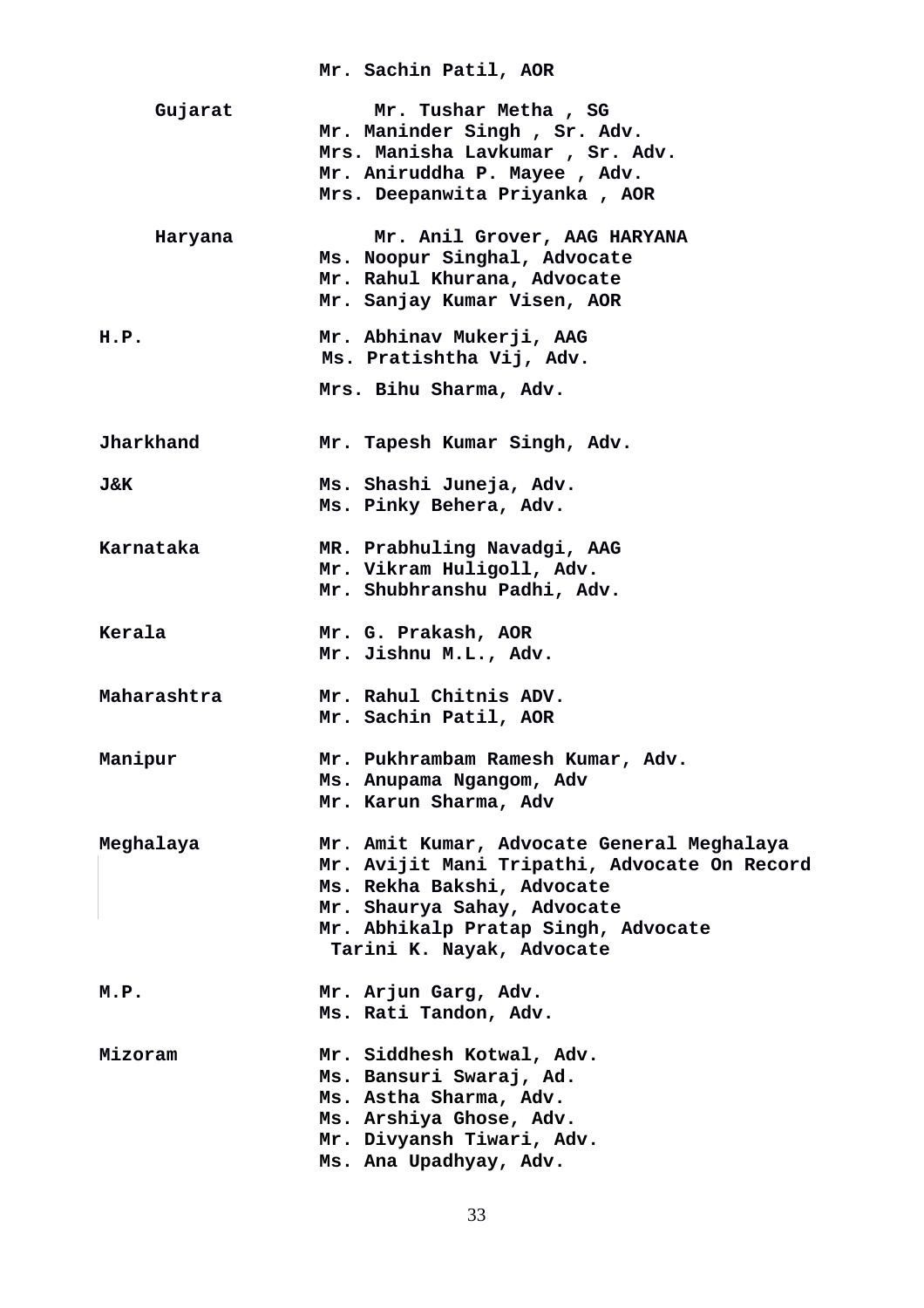| Nagaland              | Ms. K. Enatoli Sema, AOR                                                                                              |
|-----------------------|-----------------------------------------------------------------------------------------------------------------------|
| Odisha                | Mr. Sibo Sankar Mishra, AOR                                                                                           |
| Punjab                | Mr. Atul Nanda, Adv. Gen<br>Mr. Karan Bharihoke, Adv.<br>Ms. Uttara Babbar, AOR                                       |
| Rajasthan             | Dr. Manish Singhvi, Sr. Adv.<br>Mr. Ashish Kumar, AAG<br>Mr. Sandeep Kumar Jha, AOR                                   |
| <b>Sikkim</b>         | Mr. Raghvendra Kumar, AOR<br>Mr. Narendra Kumar, Adv.                                                                 |
| Tripura               | Mr. Shuvodeep Roy, AOR                                                                                                |
| <b>Tamil Nadu</b>     | Mr. Jayanth Muthuraj, AAG<br>Mr. M. Yogeshkanna AOR                                                                   |
| U.P.                  | Ms. Garima Prashad, AOR                                                                                               |
| Uttarakhand           | Dr. Abhishek Atrey, Advocate<br>Mr. Shadman Ali, Advocate<br>Ms. Vidyottma Jha Advocate<br>Ms. Ambika Atrey, Advocate |
| West Bengal           | Mr. Suhan Mukerji, Adv.<br>Mr. Amit Verma, Adv.<br>For PLR Chambers                                                   |
| <u>UTs</u>            |                                                                                                                       |
| <b>A&amp;N</b> island | Mr. K.V. Jagdishvaran, Adv.<br>Ms. G. Indira, AOR                                                                     |
| Chandigarh            | Mr. Nikhil Goel, Adv.<br>Mr. Naveen Goel, Adv.<br>Mr. Dushyant Sarna, Adv.                                            |
| <b>D&amp;N Haveli</b> | Mr. R. Balasubramaniam, Sr. Adv.<br>Mr. Prashant Singh B., Adv.<br>Mr. Raj Bahadur Yadav, AOR                         |
| Laddak                | Ms. Shashi Juneja, Adv.<br>Ms. Pinky Behera, Adv.                                                                     |
| Lakshadweep           | Mr. Raj Bahadur Yadav, Adv.                                                                                           |
| Puducherry            | Mr. V. G. Pragasam, AOR                                                                                               |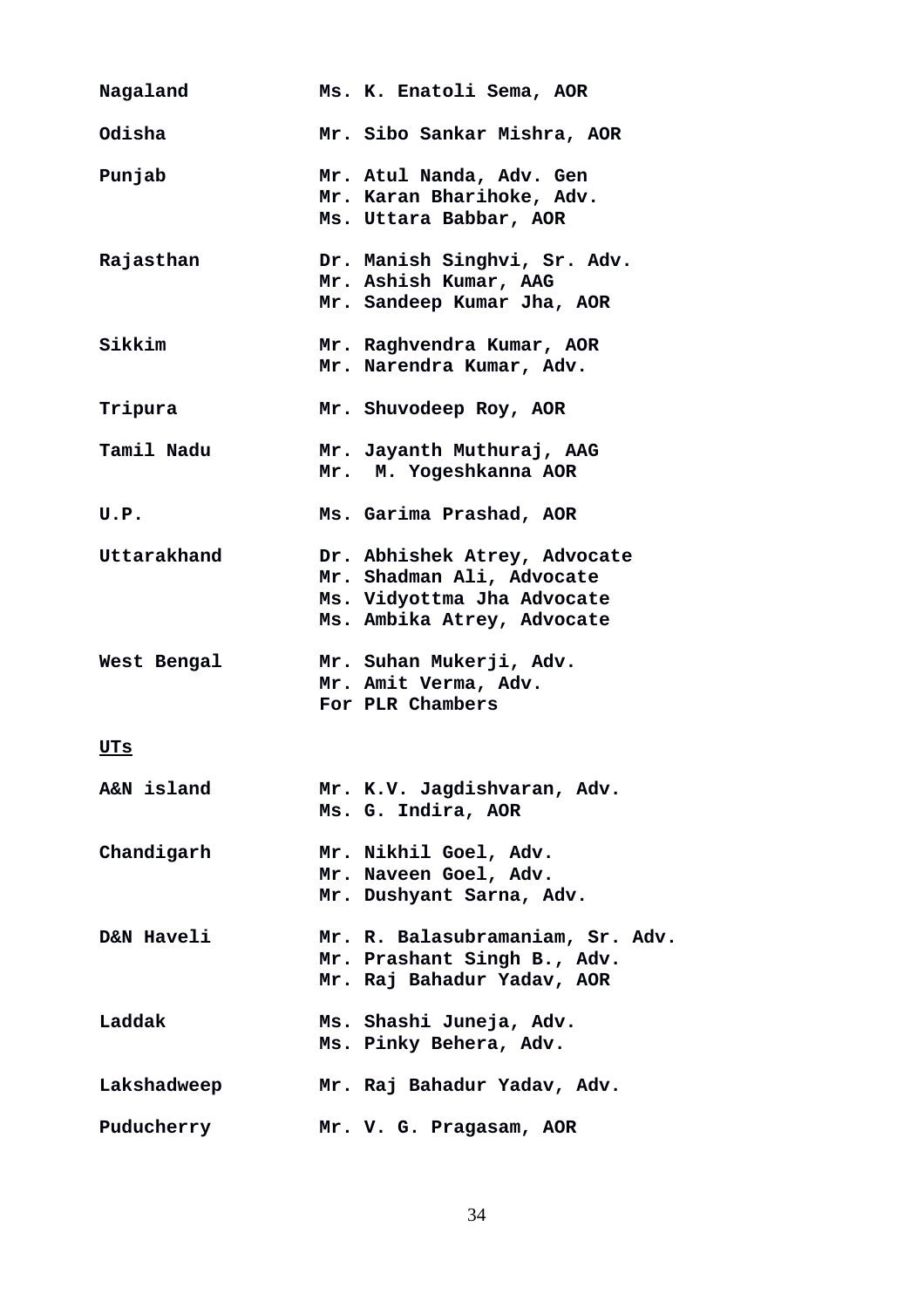| 49693-94          | Mr. Kapil Sibal, Senior Advocate<br>Ms. Indira Jaising, Senior Advocate<br>Mr. Anand Grover, Senior Advocate<br>Ms. Gayatri Singh, Senior Advocate<br>Ms. Nupur Kumar, AOR<br>Ms. Ronita Bhattacharya, Adv                                                        |
|-------------------|-------------------------------------------------------------------------------------------------------------------------------------------------------------------------------------------------------------------------------------------------------------------|
| 49553/54          | Mr. Abhishek Manu Singhvi, Sr. Adv.<br>Mr. Sunil Fernandes, AOR<br>Mr. Avishkar Singhvi, Adv<br>Mr. Muhammad Khan, Adv.<br>Mr. Varun Chopra, Adv.<br>Mr. Omar Hoda, Adv.<br>Mr. Prastut Dalvi, Adv.<br>Ms. Aishwarya Mohapatra, Adv.<br>Mr. Gurtejpal Singh, Adv. |
| 51453             | Mr. Shashwat Anand, Applicant-in-person                                                                                                                                                                                                                           |
| 51726             | Mr. Nitin Mishra, Adv.<br>Ms. Mitali Gupta, Adv.                                                                                                                                                                                                                  |
| 51676&78          | Shri. P.V.Surendranath, Adv.<br>Mr. Biju P. Raman, Adv.<br>Shri. Subhash Chandran KR, Adv.                                                                                                                                                                        |
| 49668/49670       | Mr. Alakh Alok Srivastava, AOR                                                                                                                                                                                                                                    |
| 49585-86&49687-88 | Mr. Colin Gonsalves, Sr. Adv.<br>Mr. Satya Mitra, AOR<br>Mr. Gunjan Singh, Adv.<br>Mr. Siddharth Seem, Adv.<br>Ms. Anupradha Singh (Advocate)<br>Ms. Harini Raghupathy (Advocate)<br>Ms. Pragya Ganjoo(Advocate)                                                  |
| 51821/20          | Mr. Jaideep Gupta, Sr. Adv.<br>Ms. Nanita Sharma, Adv.                                                                                                                                                                                                            |
| 50577             | Mr. Prashant Bhushan, Adv.                                                                                                                                                                                                                                        |
| 50446             | Mr. Ejaz Maqbool, Adv.<br>Mr. Sagheer Ahmed Khan, in person<br>Ms. Akriti Chaubey, Advocate<br>Ms. Aishwarya Sarkar, Advocate                                                                                                                                     |

| 50464 |  |  | Mr. Shadan Farasat, Adv. |  |
|-------|--|--|--------------------------|--|
|-------|--|--|--------------------------|--|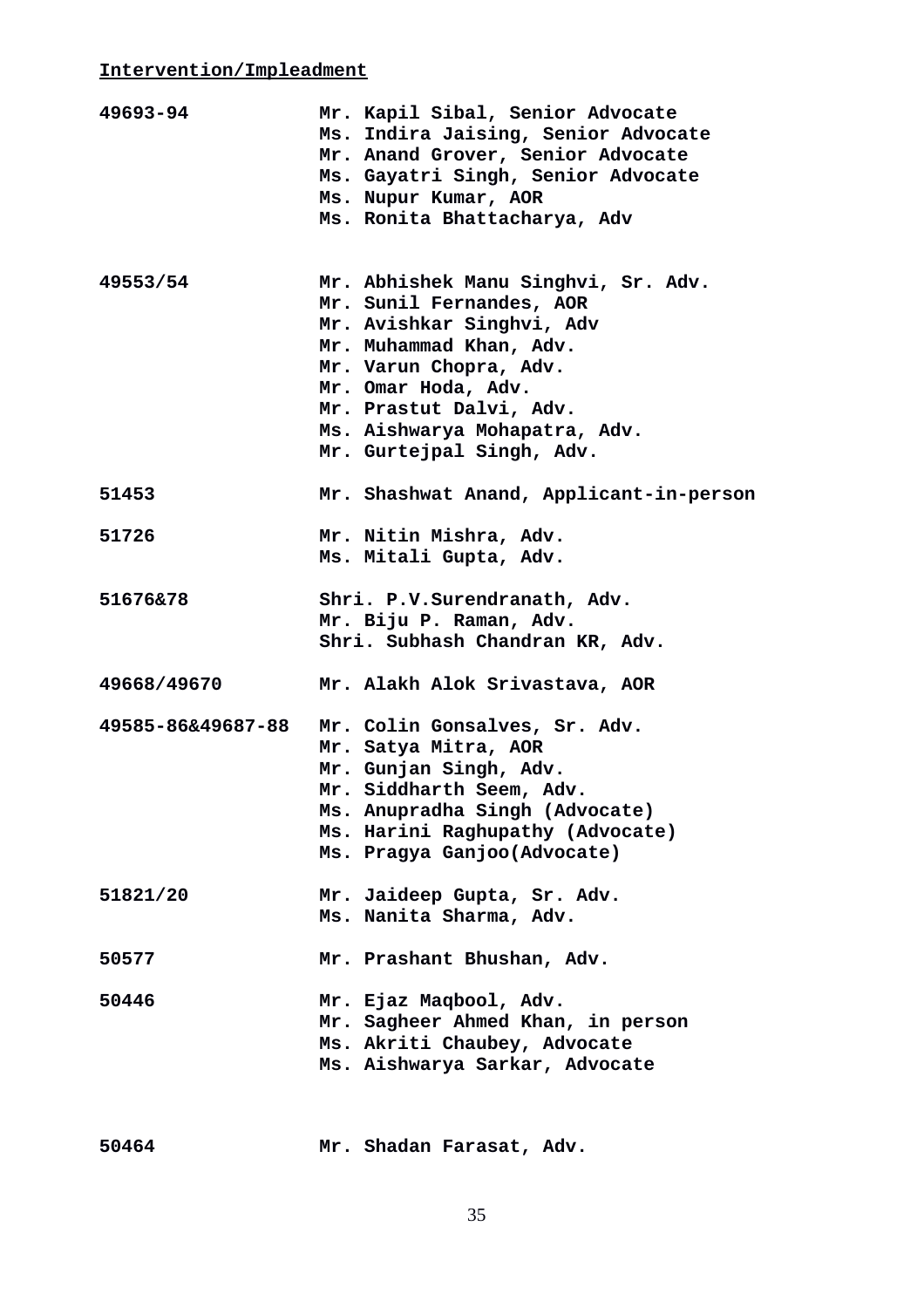| 50475-76             | Mr. Raj Kishor Chourdhary, Adv.<br>Mr. Shivam Sharma, Adv.<br>Mr. Pradeep Kumar Mittal, Adv.<br>Mr. Shakeel Ahmed, Adv.                                                        |
|----------------------|--------------------------------------------------------------------------------------------------------------------------------------------------------------------------------|
| 50488                | Mr. Sandeep Kumar Jha, Adv.                                                                                                                                                    |
| 52177                | Mr. K.V. Vishwanathan, Sr. Adv.<br>Ms. Mithu Jain, AOR<br>Mr. Arnav Vidyarthi, Adv.                                                                                            |
| 51634, 51636 & 51637 |                                                                                                                                                                                |
| <b>NHRC</b>          | Mr. B.S. Patil, Sr. Adv.<br>Mr. Mohit Paul, Adv.<br>Ms. Sunaina Phul, Adv.<br>Mr. P. Chidambaram, Sr. Adv.<br>Mr. Gopal Sankarnarayanan, Sr. Adv.<br>Mr. Gautam Talukdar, Adv. |
| 11394/2020 &         |                                                                                                                                                                                |

**511/2020 Mr. Chirag M. Shroff, AOR** 

 **UPON hearing the counsel the Court made the following**

### **O R D E R**

**Hon'ble Mr. Justice Ashok Bhushan pronounced the reportable order of the Bench comprising His Lordship, Hon'ble Mr. Justice Sanjay Kishan Kaul and Hon'ble Mr. Justice M.R. Shah.**

#### **SUO MOTU WRIT PETITION (CIVIL) No(s). 6/2020**

**Following directions are issued to the Central Government, all States and Union Territories in terms of the signed order:**

> **1. All the States/Union Territories shall take all necessary steps regarding identification of stranded migrant workers in their State which are willing to return to their native places and take steps for their**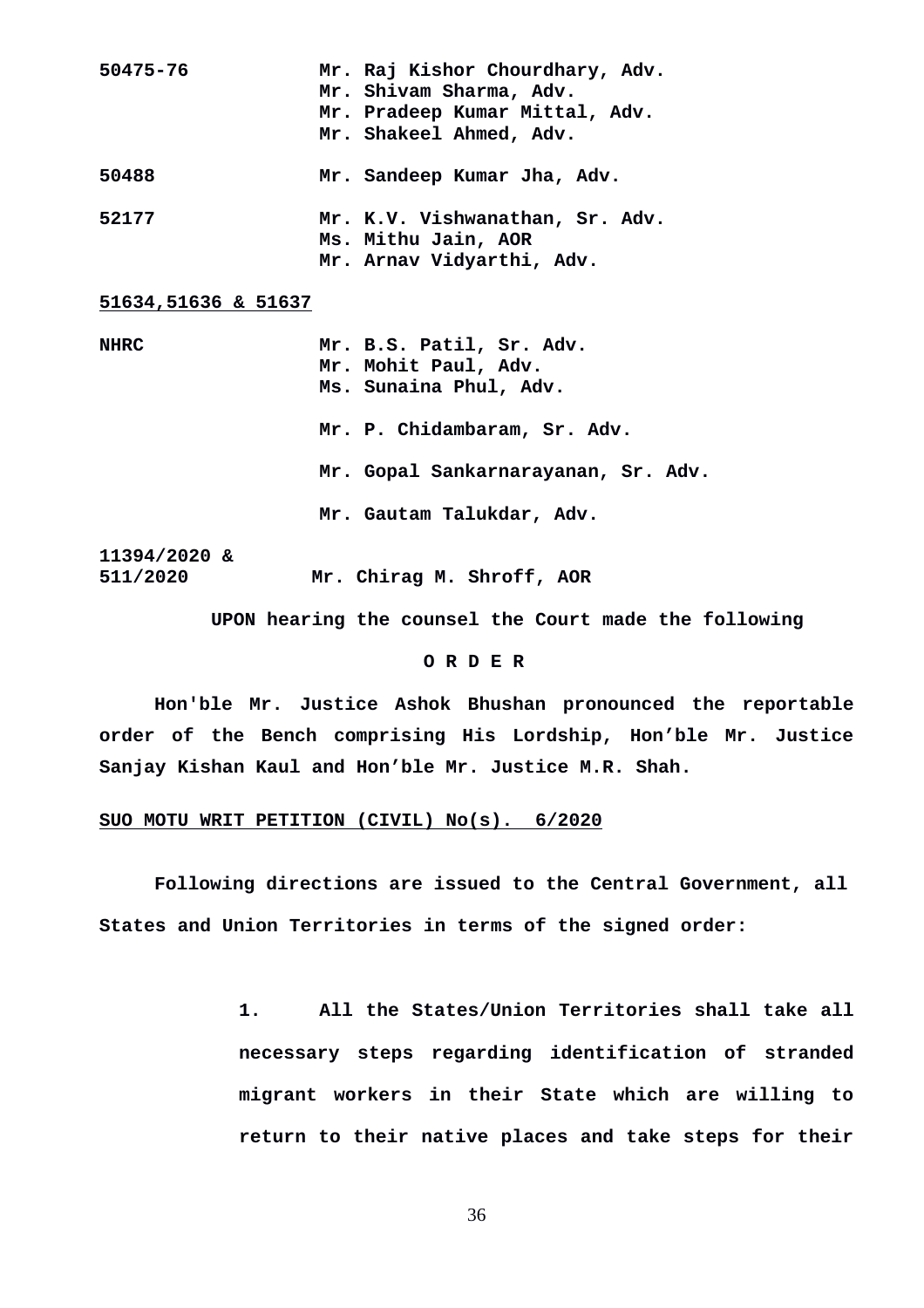**return journey by train/bus which process may be completed within a period of 15 days from today.**

**2. In event of any additional demand, in addition to demand of 171 Shramik trains, as noticed above, railway shall provide Shramik trains within a period of 24 hours as submitted by learned Solicitor General to facilitate the return journey of migrant workers.**

**3. The Central Government may give details of all schemes which can be availed by migrant workers who have returned to their native places.** 

**4. All States and Union Territories shall also give details of all schemes which are current in the State, benefit of which can be taken by the migrant labourers including different schemes for providing employment.** 

**5. The State shall establish counselling centres, help desk at block and district level to provide all necessary information regarding schemes of the Government and to extend helping hand to migrant labourers to identify avenues of employment and benefits which can be availed by them under the different schemes.** 

**6. The details of all migrant labourers, who have reached their native places, shall be maintained with details of their skill, nature of employment, earlier place of employment. The list of migrant labourers shall be maintained village wise, block wise and**